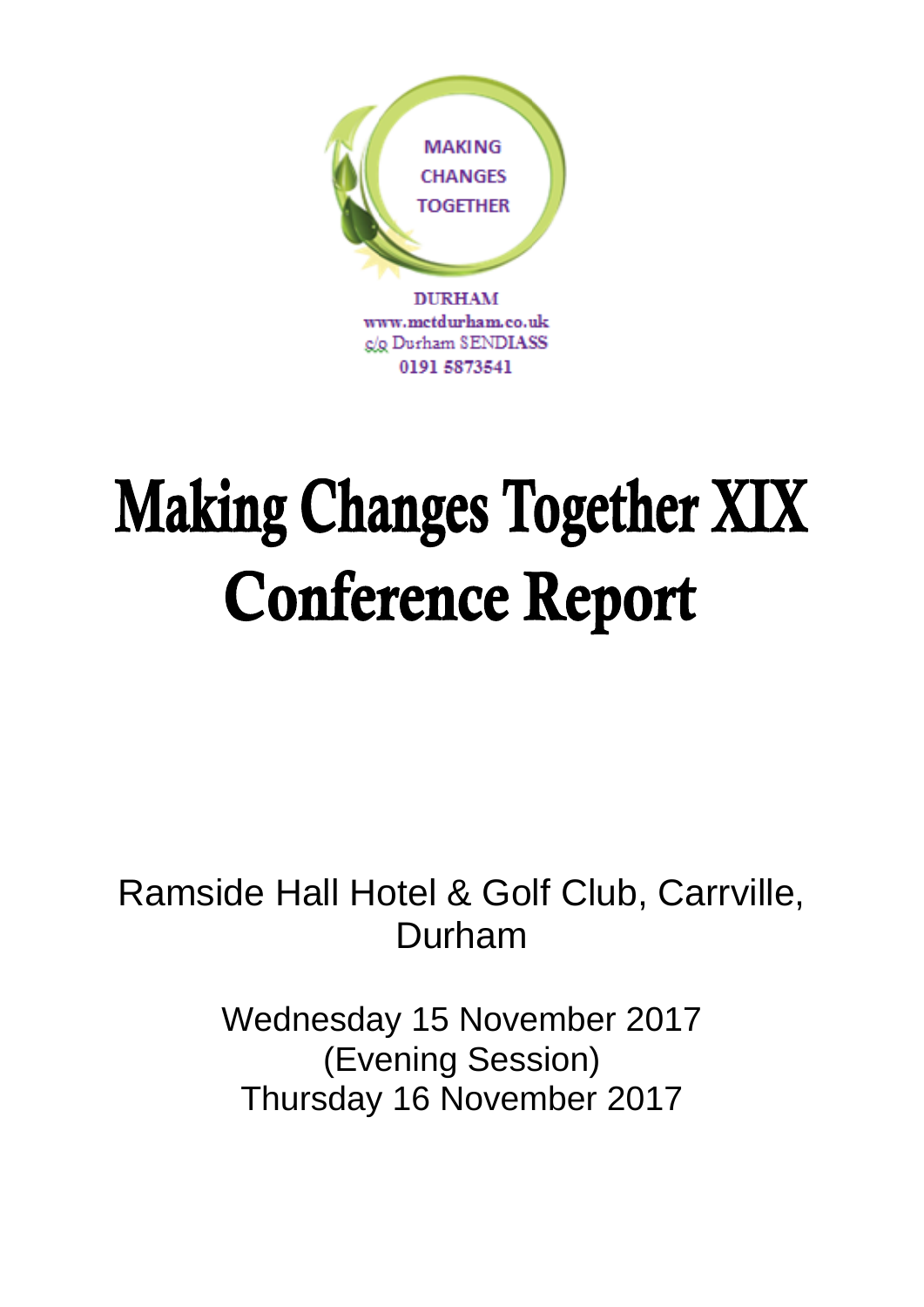## **Contents**

| The Durham Model and Making Changes Together - The Story So Far3 |  |
|------------------------------------------------------------------|--|
|                                                                  |  |
|                                                                  |  |
|                                                                  |  |
|                                                                  |  |
|                                                                  |  |
|                                                                  |  |
|                                                                  |  |
|                                                                  |  |
|                                                                  |  |
|                                                                  |  |
|                                                                  |  |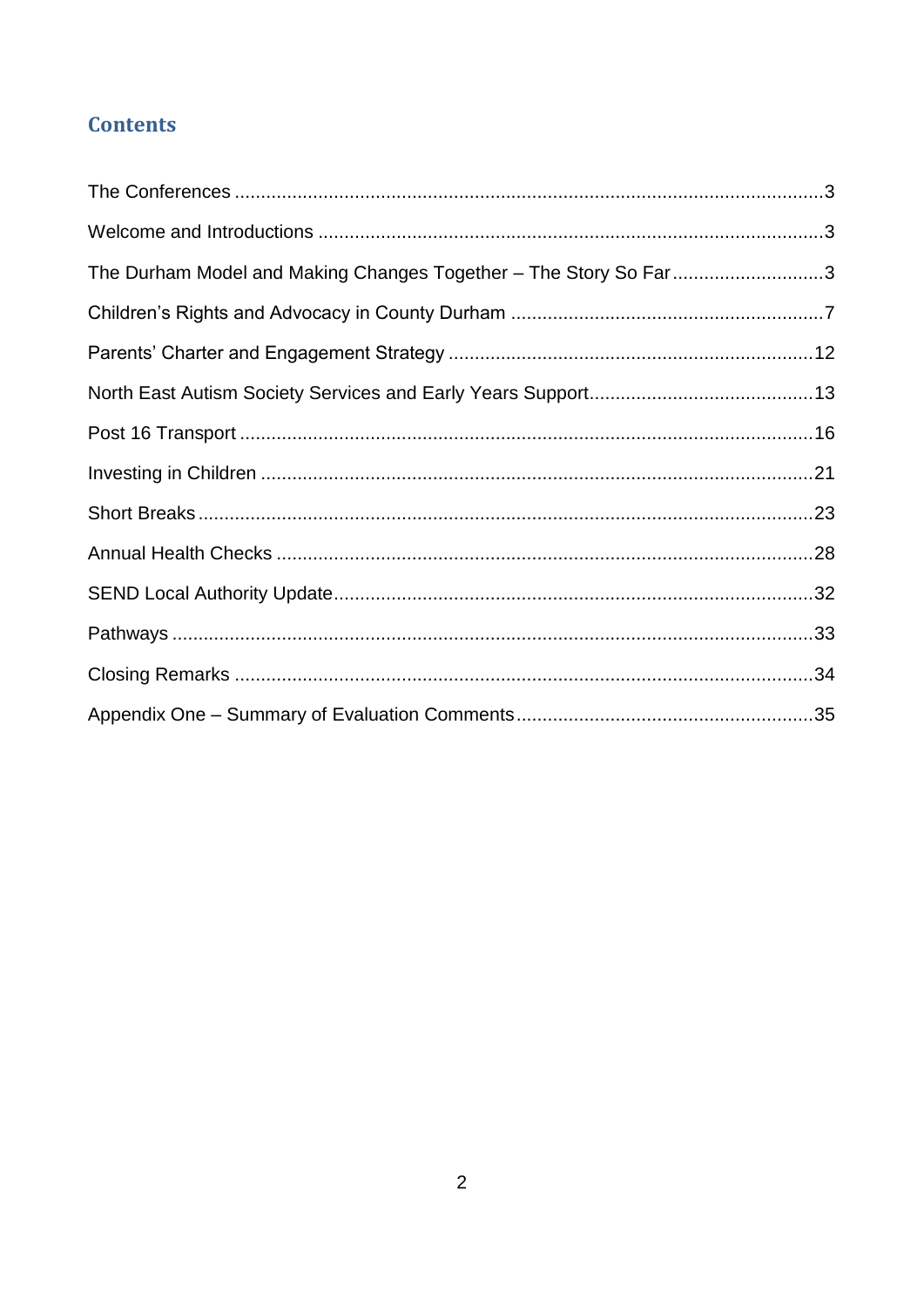## <span id="page-2-0"></span>**The Conferences**

To encourage as many parent/carers as possible to attend the nineteenth Making Changes Together Conference, a shortened evening event was held prior to the main full day conference. This gave parents who were unable to attend the full day event, especially working parents, the opportunity to gather important information about what is happening locally and nationally for children with disabilities and their families.

Parent/carer questions and comments from both the evening and day conferences are captured within this report.

## <span id="page-2-1"></span>**Welcome and Introductions**

Marsha Dolan – evening Lileen Cuthbertson – daytime Making Changes Together Steering Group current and previous members.

Lileen had been asked to return to open and welcome everyone to the daytime conference. This year, she was dressed in full football kit to highlight the challenges parent/carers face when the government keep changing the goal posts but to emphasise how they are always prepared and ready for any future changes thrown at them.

## <span id="page-2-2"></span>**The Durham Model and Making Changes Together – The Story So**

#### **Far**

Elaine Chandler, Durham SENDIASS - evening Marsha Dolan - daytime

Elaine has been involved since the beginning of Making Changes Together in 2007 and Marsha since the second conference held in May 2008.

The forum started through the Aiming High Programme, when the Labour government at the time provided funding to Local Authorities to spend on services for families with disabled children but stipulated that parent/carers HAD to be involved in the spend; this was the start of the Short Breaks agenda.

Making Changes Together was formed and over the years, the steering group has developed and become a very efficient, effective group of parent/carers who are mutually supportive and work closely with Durham County Council to continue to develop and improve local services.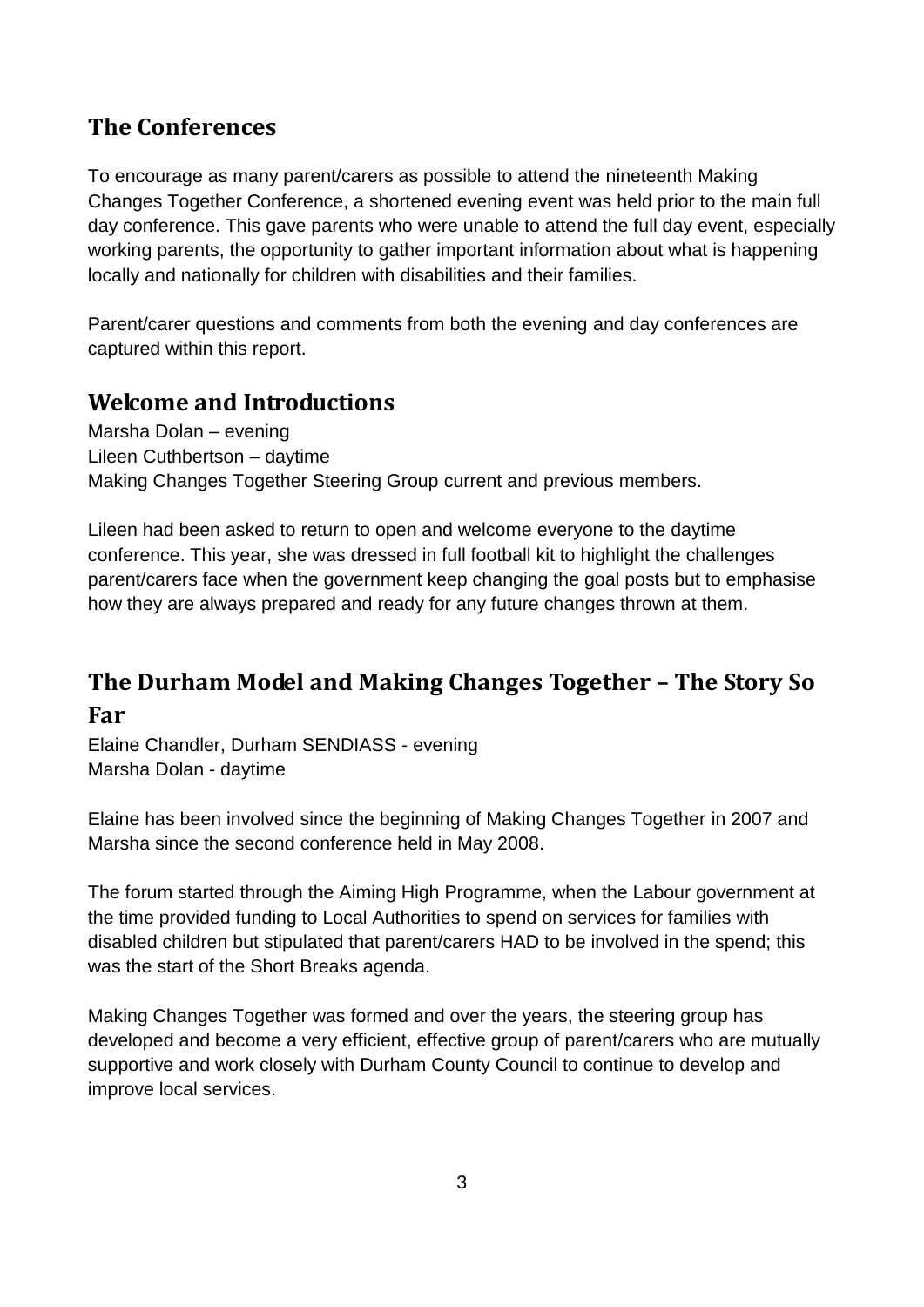The Durham Model illustrates how Making Changes Together continues to work:



#### **Conference History**

#### **October 2007 - Every disabled Child Matters Conference – County Hall**

Parents and professionals got together to discuss possibility of Working together. A steering group of parents, a professional and Contact a Family arranged first by parents for parents conference.

#### **May 2008 - Making Changes Together I – Seaham Hall**

Worked out the Durham Model. Chose the initial Focus Groups, Lead Professional, Information, Transport and Early Years.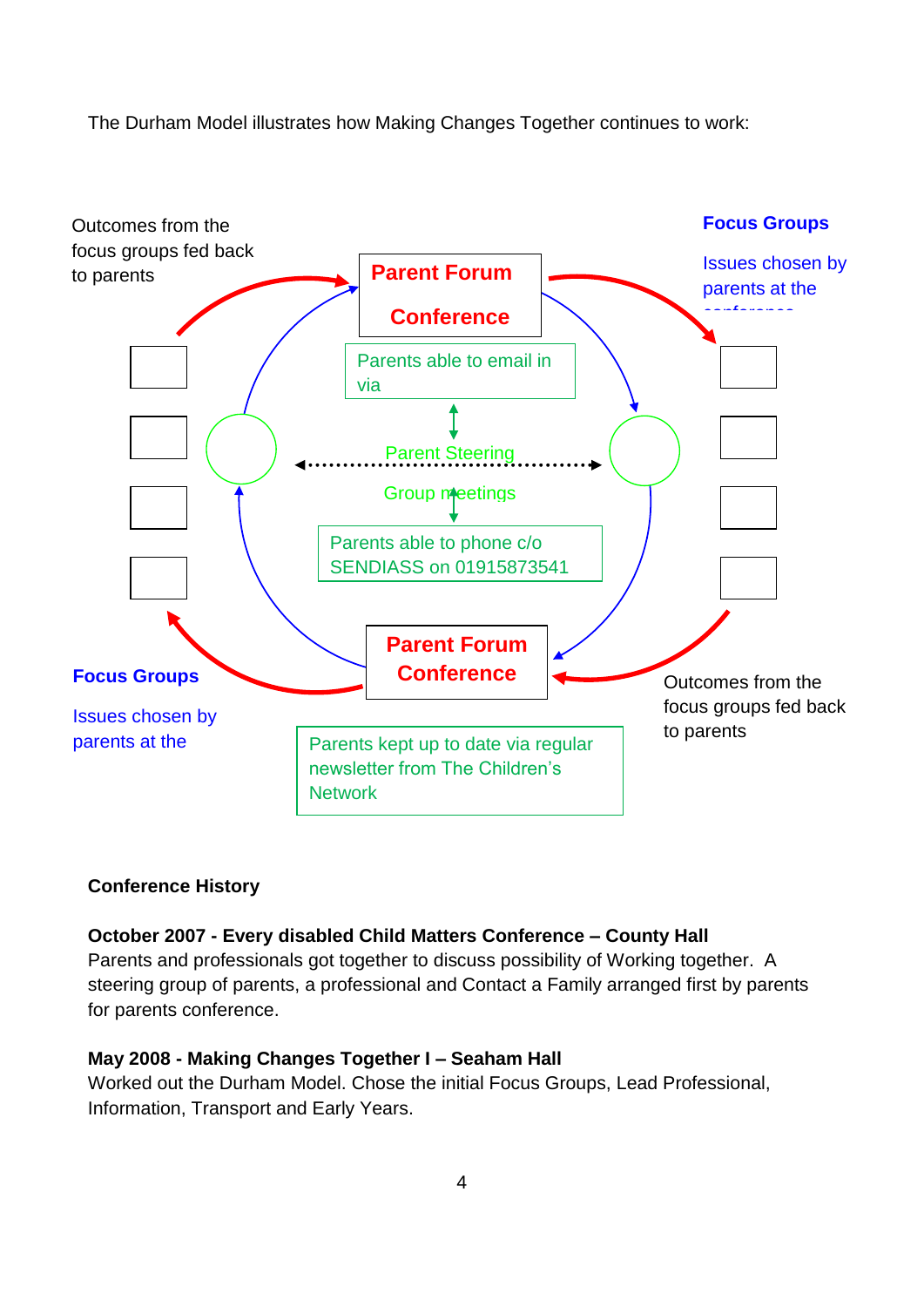#### **October 2008 - Making Changes Together II – Beamish Hall**

Updated progress. Chose three more focus groups – Short Breaks, Transition and Therapies - Durham Model 2. Parents signed the Every Disabled Child Matters charter alongside Durham Council members. Email: info@mctdurham.co.uk

#### **April 2009 - Making Changes Together III – Redworth Hall**

Reported back on progress. Looked at new initiatives such as Confident Schools/Confident Parents, The Lamb Inquiry and Durham's Disability Strategy.

#### **November 2009 - Making Changes Together IV – Ramside Hall**

Celebrated having admin support – Ann! Beginning of big changes in strategic planning, attitude and recognition of value of parents and professionals working closely together. Process really becoming grounded and fundamental to developing services. Website started. Durham Model 3. Website: www.mctdurham.co.uk

#### **May 2010 - Making changes Together V – Beamish Hall**

Went through history of process. Updated focus group achievements. Looked at Accessibility Strategy.

#### **November 2010 - Making Changes Together VI – Hardwick Hall**

Making Changes Together, the Story so Far. Focus Group Feedback. Wishes for the future. Short Breaks Update. Education Update. Lead Professional.

#### **May 2011 - Making Changes Together VII – XCEL Centre**

Update / revisit EDCM. Disability awareness: challenges and opportunities. The Green Paper: Support and Aspiration. Children and Young People's Plan and Over 14's Transitions Update.

#### **November 2011 - Making Changes Together VIII – Durham Town Hall**

Update on focus groups. Transition Protocol Launch. Where are we going? Information Days – Disability Awareness Week. Links to Education through Communities of Learning. Celebrating what we have achieved!

#### **October 2012 – Making Changes Together IX – Ramside Hall Hotel**

History of MCT and achievements to date. Update on Children and Adults Services Merger. Children and Families Bill. Focus Group update. One Point. Looked at Welfare Reform. Presentation from the eXtreme Group.

#### **May 2013 – Making Changes Together X – Ramside Hall Hotel**

Making Changes Together (the last six months). Short Breaks update. Introduction to Hartlepool Borough Council SEND Pathfinder. Looked at the changes to Public Health and Care. Focus Group update. Presentation by the Cheesy Waffles Group.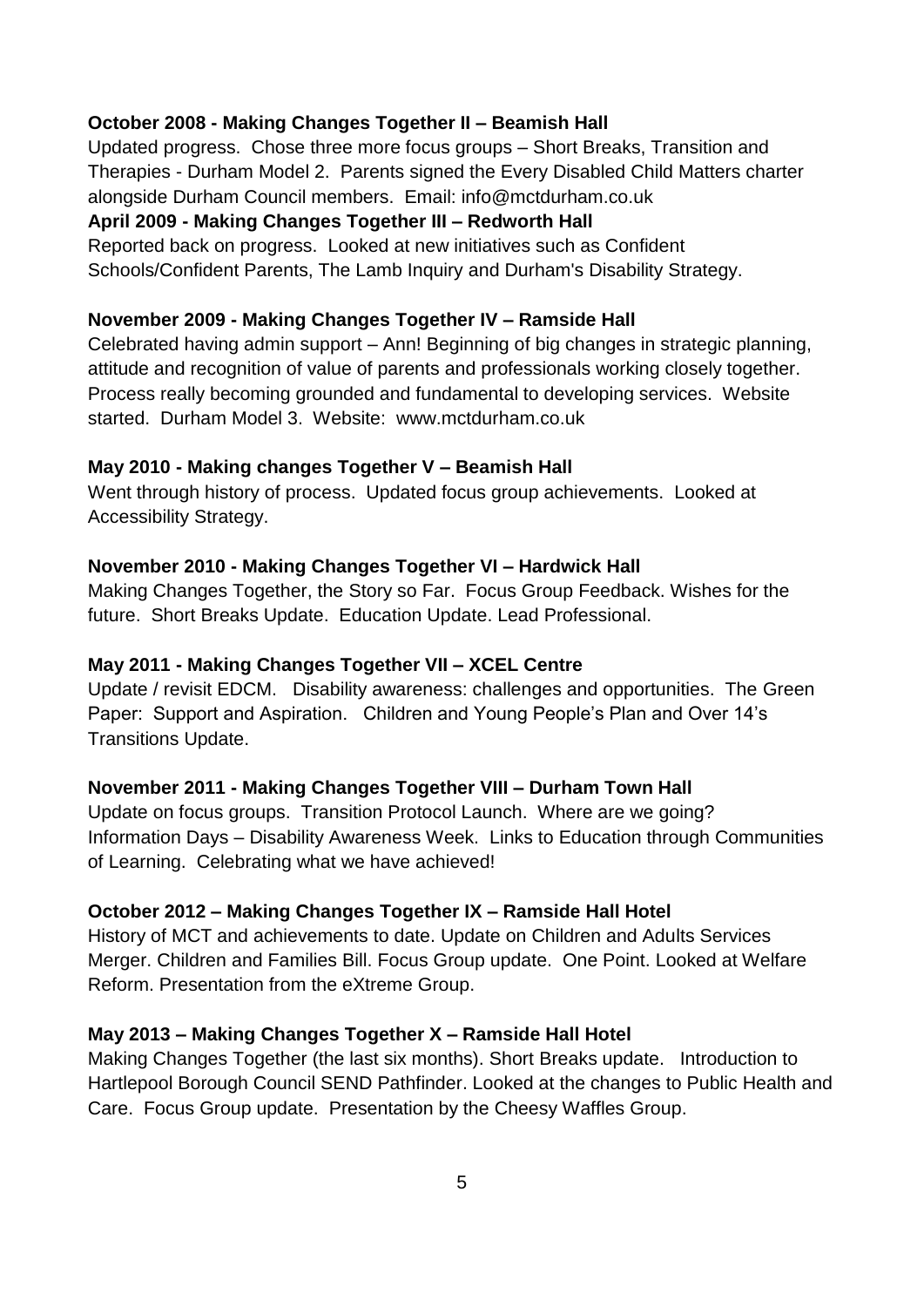#### **November 2013 – Making Changes Together XI – Ramside Hall Hotel**

Short Breaks Consultation. An overview of the SEND reforms. Feedback from Durham County Council Transport Survey. A Young Persons view by Michael. 'Your child's life plan' a table exercise to identify where services that are needed do not exist.

#### **May 2014 – Making Changes Together XII – Ramside Hall Hotel**

Welcome and Introduction to Making Changes Together. Social Care and Health (new structure and implications for families). Durham's Short Breaks Programme. Presentation on the Wiki Pilot Scheme and video of Shanes Wiki Page. Looked at Durham's Local Offer www.countydurhamfamilies.info

#### **November 2014 – Making Changes Together XIII – Ramside Hall Hotel**

Updates from: - SEND Reforms, Short Breaks, Wiki Pilot Scheme, Children's Therapy Services, Social Care and Health.

#### **May 2015 – Making Changes Together XIV – Ramside Hall Hotel**

Presentation of the Care Act 2014. Transitions update. Introduction to the Innovations Programme. Core Assets. Update from CAMHs. SEND Reforms. Presentation from Welfare Rights. Investing in Children.

#### **November 2015 – Making Changes Together XV - Ramside Hall Hotel**

Welcome and Introductions. Short Breaks update. SEND Strategy. Looked at the Independent Evaluations of SEND Reforms. Transitions update. Presentation from the Cheesy Waffles Group. Local Area Inspection. Welfare Rights update.

#### **May 2016 – Making Changes Together XVI – Ramside Hall Hotel**

Welcome and Introductions to Making Changes Together. Updates from Short Breaks, Welfare Rights, Investing in Children and Transport. An overview from CAMHS. A review of Durham's Local Offer. Presentation about the SEND Local Area Inspection.

#### **November 2016 – Making Changes Together XVII – Ramside Hall Hotel**

Welcome to MCT Conference XVII (17). An introduction and overview of Durham Housing Solutions. Updates from Healthwatch, CAMHS, Short Breaks, Preparing for Adulthood and Transport. Presentation from Paul Shadforth - Identifying the Durham SEND population and meeting their needs. Presentation from Bridge Young Carers. Information from Christopher Nash about the Young Persons Event 2017.

#### **May 2017 – Making Changes Together XVIII – Ramside Hall Hotel**

Welcome and introductions to MCT Conference XVIII (18). Durham Constabulary gave information and a presentation around Hate Crime and Safe Places. Presentations were also given about Preparing for Adulthood, Healthwatch, SEND Toolkit, Complex Communication Needs including Autism and Short Breaks. Irwin Mitchell came along to talk about legal issues and the conference was finished off with MCT's Question Time.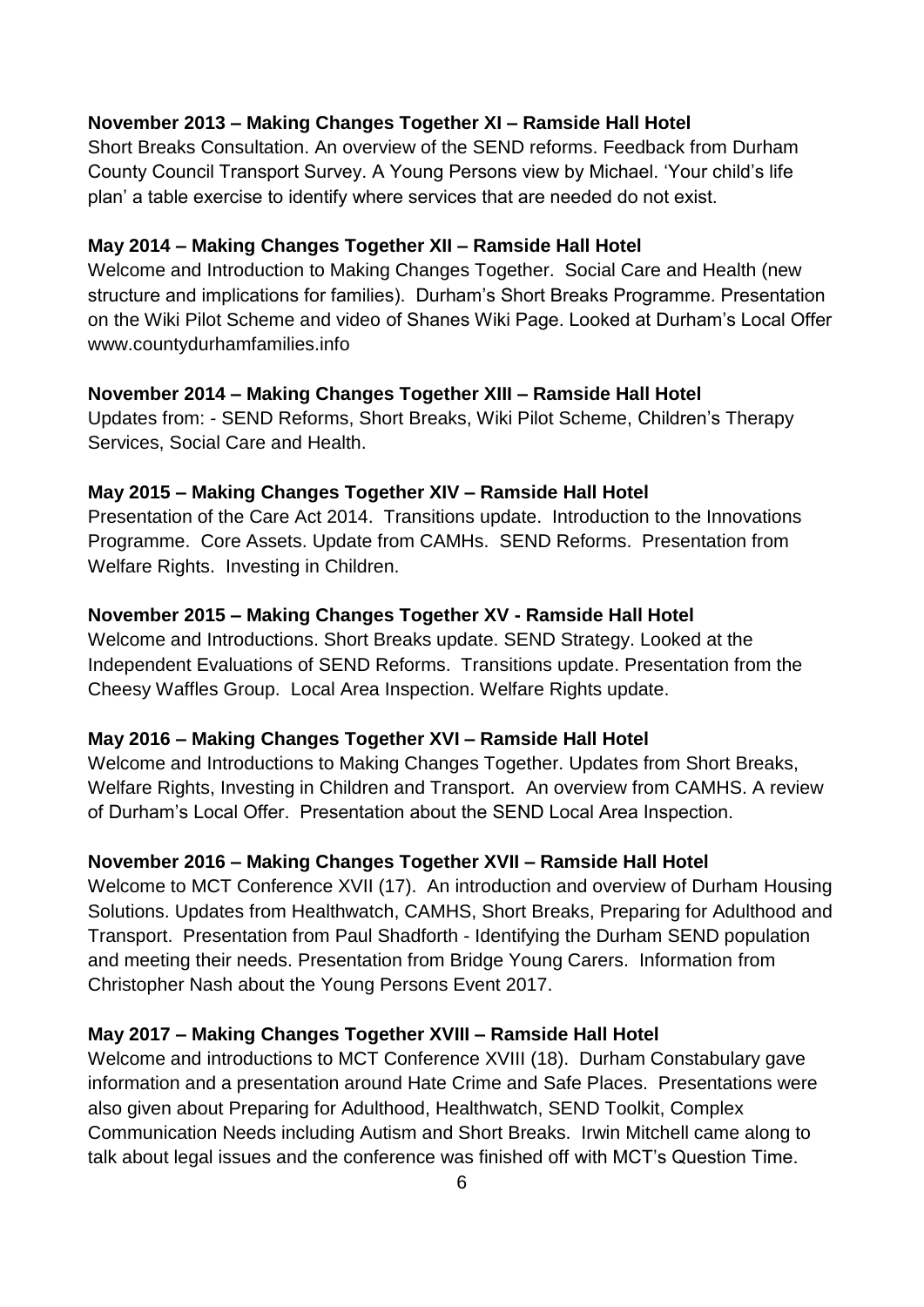Each conference has reflected the changes and developments throughout the years and how these changes affect families in County Durham.

#### **What next?**

There are still many developments and changes to local services taking place. Steering group members' children are getting older so moving forward some will leave and replacements will be needed. All those in attendance at the conference were encouraged to sign up and get involved with Making Changes Together.

## <span id="page-6-0"></span>**Children's Rights and Advocacy in County Durham**

Steve Percival, Service Manager for North East Region, National Youth Advocacy Service (NYAS)

NYAS is a social-legal not for profit organisation providing independent advocacy for children and young people aged 0-25 in 11 Local Authority areas in the North East (not in Northumberland)

This is a free, confidential and independent service for children and young people. NYAS is commissioned by Local Authorities but contractually obliged to act independently from them – their primary aim is the give children and young people a voice.

#### **What is advocacy?**

It's about getting something STOPPED, STARTED or CHANGED.

Advocacy:

- should always enable the young person to self-advocate wherever possible.
- is about empowering children and young people
- makes sure that their rights are respected and their views and wishes are heard at all times.
- is about representing the views, wishes and needs of children and young people to decision-makers, and helping them to navigate the system.
- uses s17 and s22 Children Act 1989 and Article 12 of the United Nations Convention on the Rights of the Child.

In the North East there is large team of people who are very skilled in communication and use a variety of methods (e.g. Makaton, BSL, technology) and also non-instructed advocacy for those with profound disabilities to give children and young people a voice.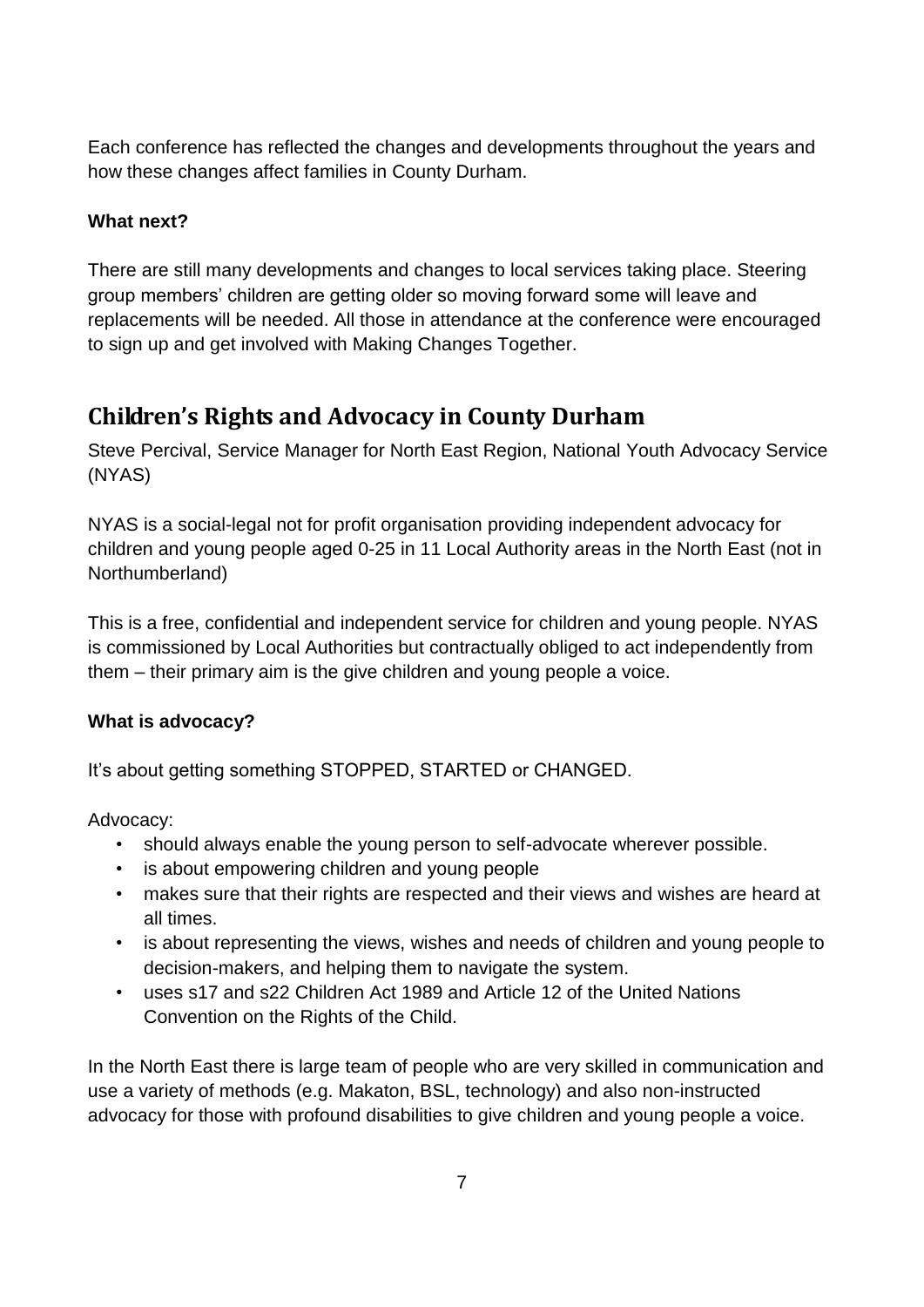The service works alongside parent/carers and other professionals working with the child or young person.

Children and young people do not use the service is they are happy, they use it if they are unhappy with something and they need to see their voice is being heard and that action is being taken resulting in positive changes.

#### **What does the advocacy service provides?**

NYAS provide **independent** and confidential:

- Information
- Signposting
- Advocacy
- Representation
- Support
- Legal services

#### **Core Principles**

Advocacy services should be:

- **Independent**
- Child-led
- **Confidential**
- **Accessible**

These principles are set out under The United Nations Convention on the Rights of the Child (UNCRC)

Adults have to act in the best interests of children. Article 12 of UNCRC states that when adults are making decisions, they must do so listening to children and young people's thoughts and wishes and act with these in mind. This is a powerful thing for children and young people to understand; that they will be heard and listened to.

#### **What can an advocate do?**

- **Talk things over with young people and help them to sort things out by themselves**
- Attend meetings with/for young people; write letters with them or on their behalf
- Visit with professionals etc. on a young person's behalf if they don't want to go themselves
- **Provide information or signposting to other professionals or services.**
- Support a young person with a formal representation.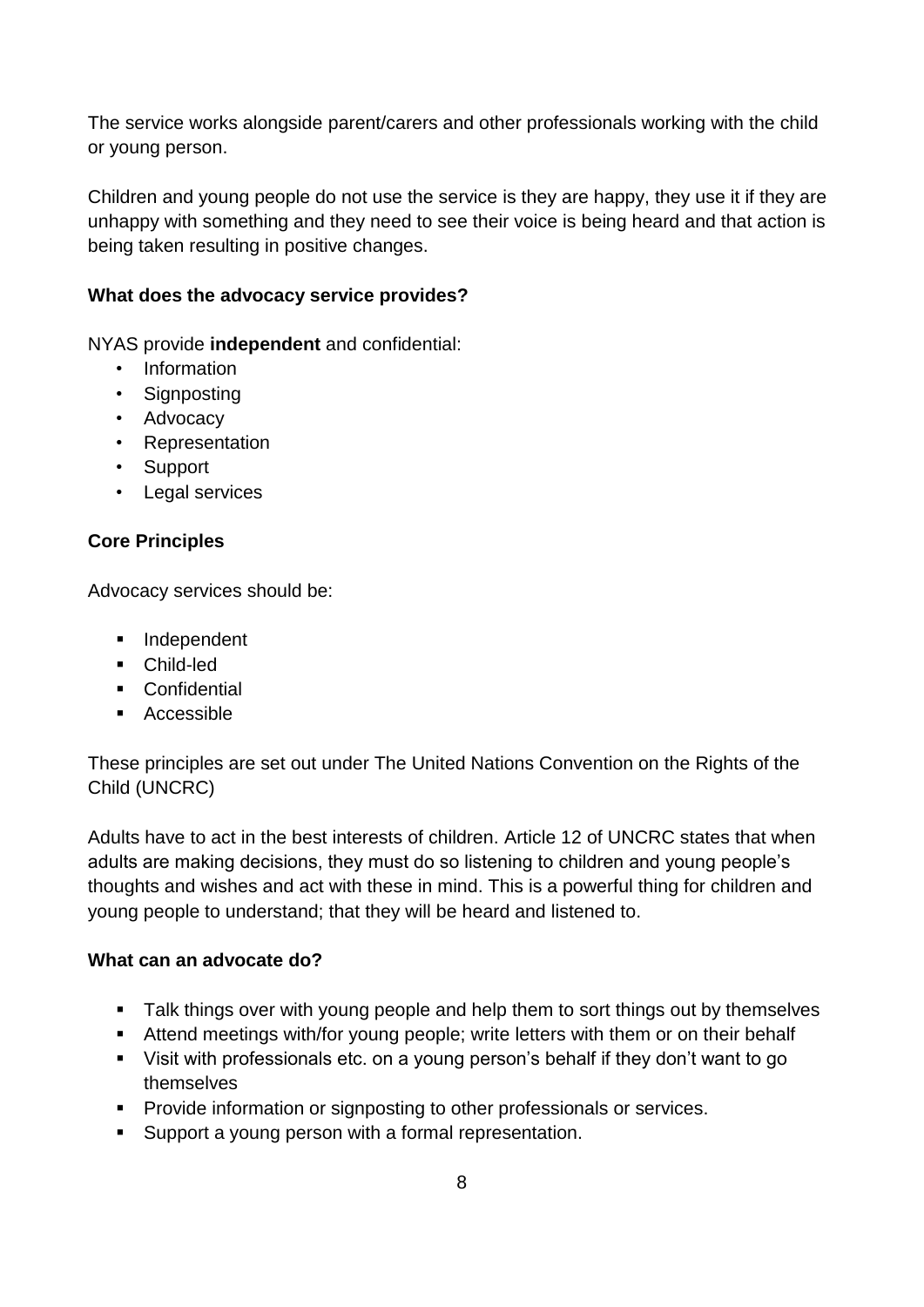NYAS can stand behind children and support them if they are happy to talk for themselves (moral support), they can stand by their side and speak with them or they can stand in front and represent them (after taking instruction from them) if this is what a child or young person wants. An advocate sitting around the table at a meeting powerfully changes the dynamic.

#### **Who can receive support from an advocate?**

- All Looked After children and young people
- Children and young people in foster care or residential children's homes
- Children and young people at home subject to care orders
- Children and young people in 'out of county' placements
- Children and young people who access short break care
- Care Leavers eligible under the Leaving Care Act
- Children and young people who wish to make a complaint, whether or not they are a Looked After Child
- All Children in Need
- Children who wish for support with transitions, or to appeal their Education, Health and Social Care Plan at Tribunal
- Children and young people subject to Initial or Review Child Protection Conferences

In other Local Authorities this list would be a lot shorter. In County Durham, they extend this service to more and more children and young people.

NYAS get very few referrals from children and young people who have additional needs and disabilities which is one of the reasons for NYAS being present at this conference to raise awareness that the service is available for them to use.

#### **Advocacy and "Best Interests"**

- The advocate acts only upon the young person's express permission and instructions, even when these may not meet the advocate's view of the child or young person's best interests.
- Where there is conflict between the child or young person's wishes and those of others, advocates give precedence to those of the child.
- Advocates provide children and young people with all relevant information and support them in interpreting and understanding that information so that they can make well-informed decisions.

Adults make decisions on behalf of children and young people all the time. Professionals do too but when they do, they have to have listened to the views of the child or young person.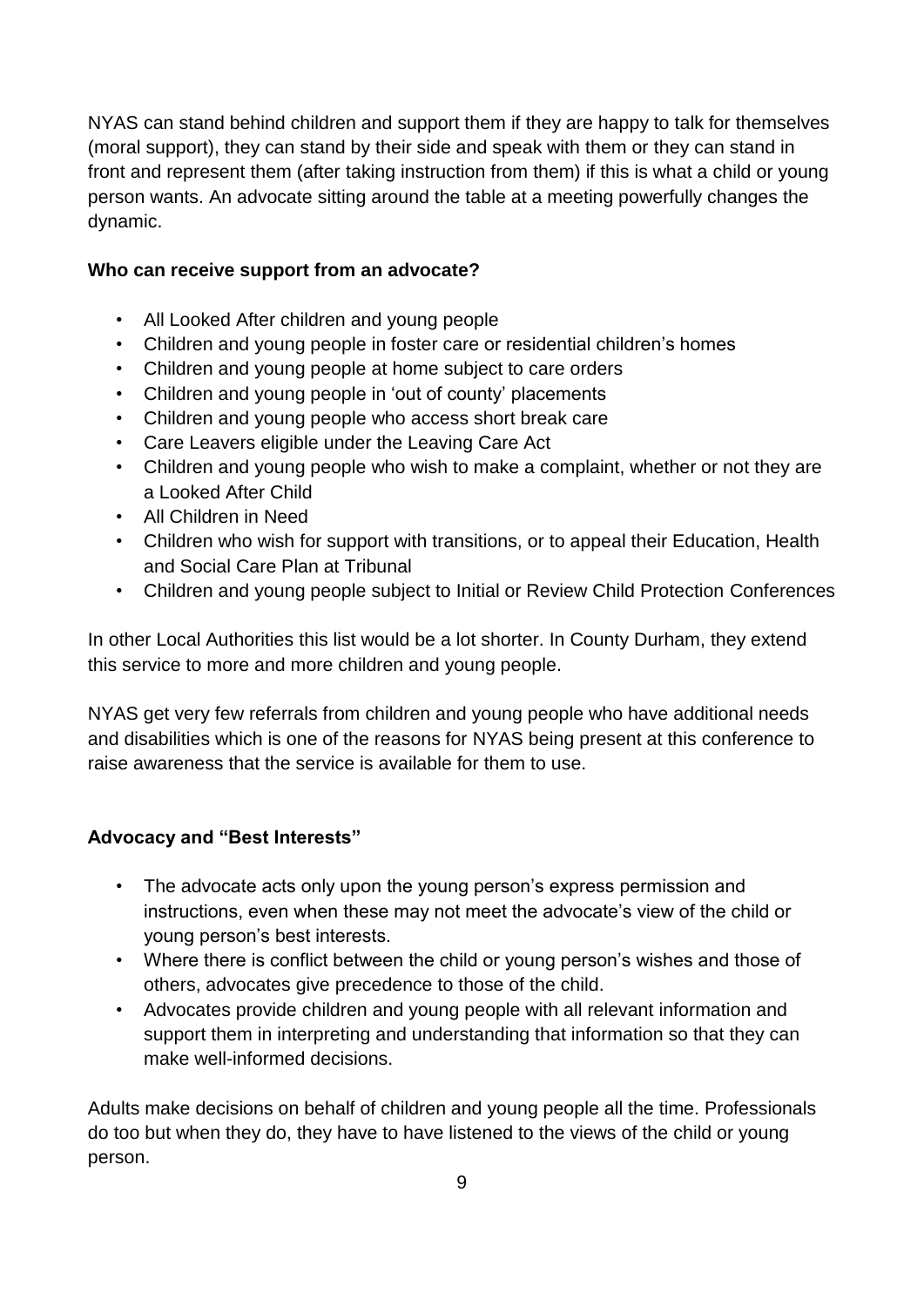#### **A Statutory Right**

**The Children Act 2004** required "a culture of listening to children and taking account of their wishes and feelings, both in individual decisions and the development of services".

#### **The SEND Code of Practice 2014**

- 'The provision of information, advice and support should help to promote independence and self-advocacy for children, young people and parents.' (p32)
- Local authorities must provide independent advocacy for young people undergoing transition assessments, provided certain conditions are met (under section 67 of the Care Act 2015).' (p33)
- 'Establish protocols and mechanisms for referring parents and young people to disagreement resolution and, where necessary, provide advocacy support to help them take part.' (p251)
- 'Young people with learning difficulties, in particular, may need advocacy support when taking part in mediation.' (p257)

<https://www.gov.uk/government/publications/send-code-of-practice-0-to-25>

#### **s67 The Care Act 2015**

The relevant provisions are:

- carrying out a needs assessment
- carrying out a carer's assessment
- preparing a care and support plan
- preparing a support plan
- revising a care and support plan
- revising a support plan
- carrying out a child's needs assessment
- carrying out a child's carer's assessment
- carrying out a young carer's assessment

In a way, the history of the Making Changes Together parent forum reflects this statutory right. County Durham are very open with NYAS and the services they provide in acting as a voice for local children and young people.

NYAS has around 160 open cases across the county but very few involve children and young people with SEN and additional needs.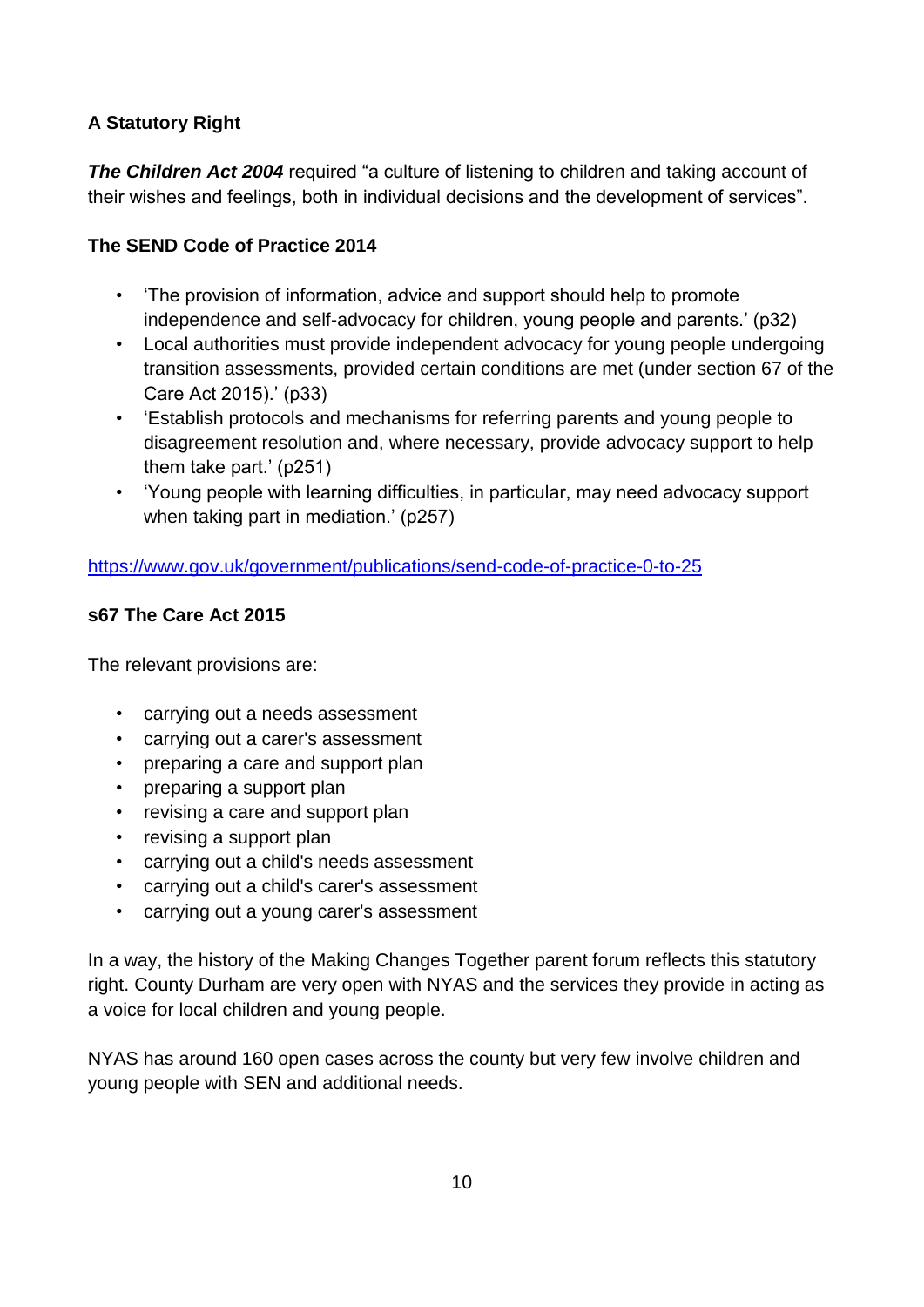#### **The National Picture**

*"A common phrase I hear from families when seeking to resolve a complaint about special educational needs provision is that it feels like a constant battle. It should not have to be this way."*

Special Educational Needs: preparing for the future - Focus report: learning lessons from complaints, Dr Jane Martin, Local Government Ombudsman, 2014.

<http://www.lgo.org.uk/news/2014/mar/ombudsman-calls-fair-treatment-children-sen/>

Local Government Ombudsman (2017): "Families struggling with new special educational needs system when councils get it wrong."

- Many plans are not being completed on time, with less than 60% of new EHC plans issued within the 20 week timescale in 2016
- LGO investigators have upheld nearly 80% of those it has received. This is far in excess of the Ombudsman's average of 53%
- Issues include: the significant delay in the process; failing to involve parents and young people properly in the decision-making process; not gathering sufficient evidence to inform decisions; a lack of proper forward planning when young people move between key educational stages.

[http://www.lgo.org.uk/information-centre/news/2017/oct/a-disproportionate-burden](http://www.lgo.org.uk/information-centre/news/2017/oct/a-disproportionate-burden-families-struggling-with-new-special-educational-needs-system-when-councils-get-it-wrong)[families-struggling-with-new-special-educational-needs-system-when-councils-get-it-wrong](http://www.lgo.org.uk/information-centre/news/2017/oct/a-disproportionate-burden-families-struggling-with-new-special-educational-needs-system-when-councils-get-it-wrong)

So in 2014 and again in 2017 the same picture emerges of families facing struggles and battles.

#### **An Open Service**

- Advocates provide an 'open' service making sure that no information they have or action they take is hidden from the child or young person.
- Advocates ensure that the views and wishes of children and young people are heard, understood and recorded in all decision-making that affects them.

#### **Referring Young People for Advocacy**

Contact Steve Percival to discuss a referral: 07899 790 689 Call: 0808 808 1001 Email: [help@nyas.net](mailto:help@nyas.net) Professional referrals:<https://www.nyas.net/referral-form/>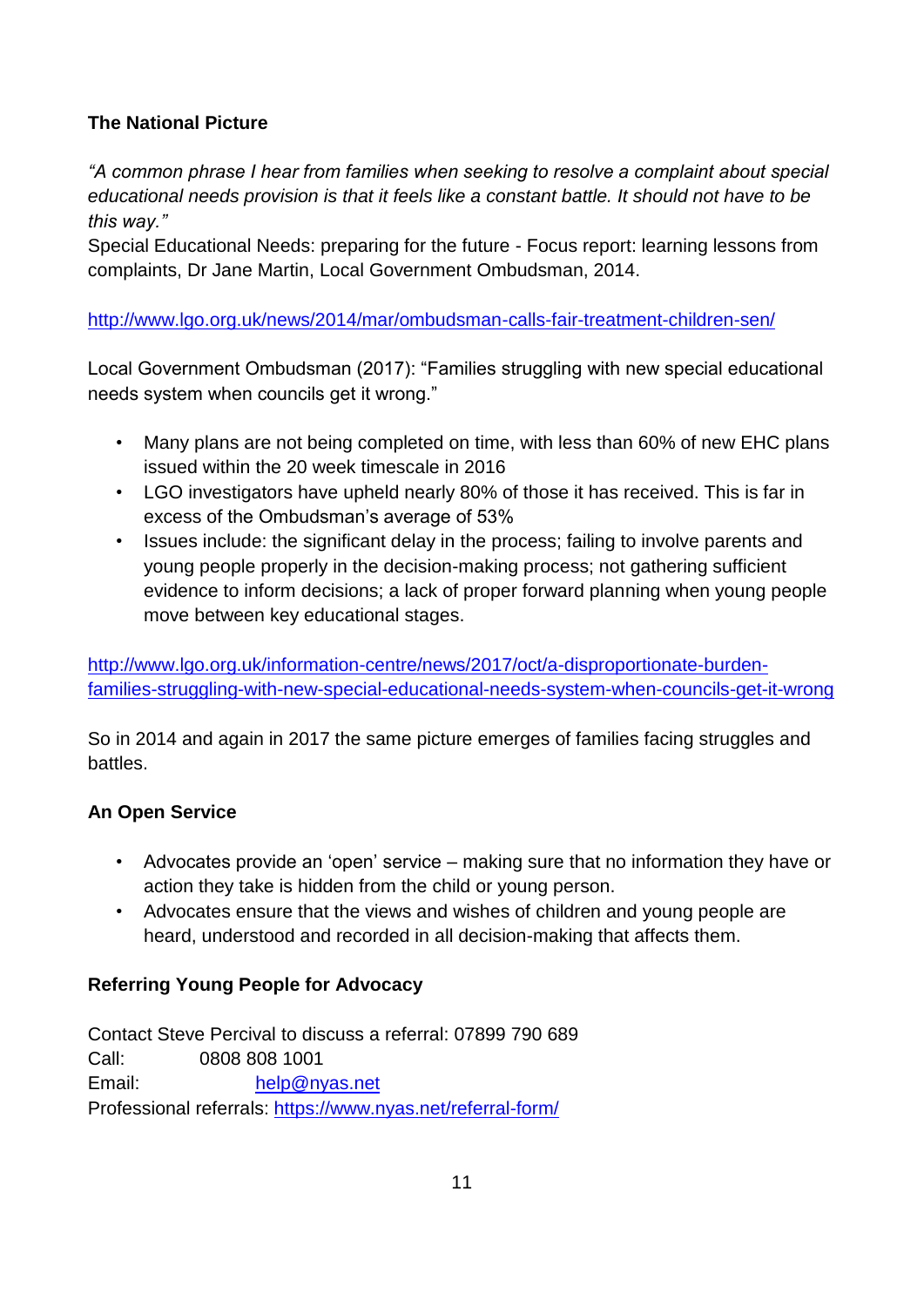Discussions took place at the conference as for the majority of both parent/carers and professionals in the room, this was the first time they had heard about NYAS and the fact that this service is available for children and young people with SEN and additional needs.

NYAS acknowledge this and by presenting at the conference, they are hoping to redress this and ensure more families know that they can access the service. Young people can refer to a service themselves; if a family member makes a referral they will be asked straight away if they have the consent. Also, if a young person lacks capacity, they can still access the service through a family member.

Positive feedback of the service was provided by professionals at the conference who had used the service in the past with regards to Looked after Children.

### <span id="page-11-0"></span>**Parents' Charter and Engagement Strategy**

Danielle Martin - SEND Engagement Worker, Durham County Council

As demonstrated through the Making Changes Together forum, parent voice and involvement is vitally important in County Durham. Danielle's task is to write an engagement strategy which will act as a how to guide and cover every aspect of a family's journey (e.g. health, education, social care, one point hubs, transport, short breaks).

To help Danielle ensure that parents' views and thoughts are reflected in this strategy, on tables, parent/carers were asked to write down some thoughts on their experiences of communication and involvement in County Durham.

Alongside the strategy will run a parents' charter about how Durham County Council will communicate with parent/carers.

Parent/carers' voices and views will make a difference so everyone was encouraged to contribute.

The council wants everyone to have a chance to have a say so parent/carers were also advised that if they wanted to give further information they could contact Danielle directly.

#### **Danielle Martin**

SEND Engagement Worker [danielle.martin@durham.gov.uk](mailto:danielle.martin@durham.gov.uk) Direct Line: 03000 264 437 Mobile: 07786027049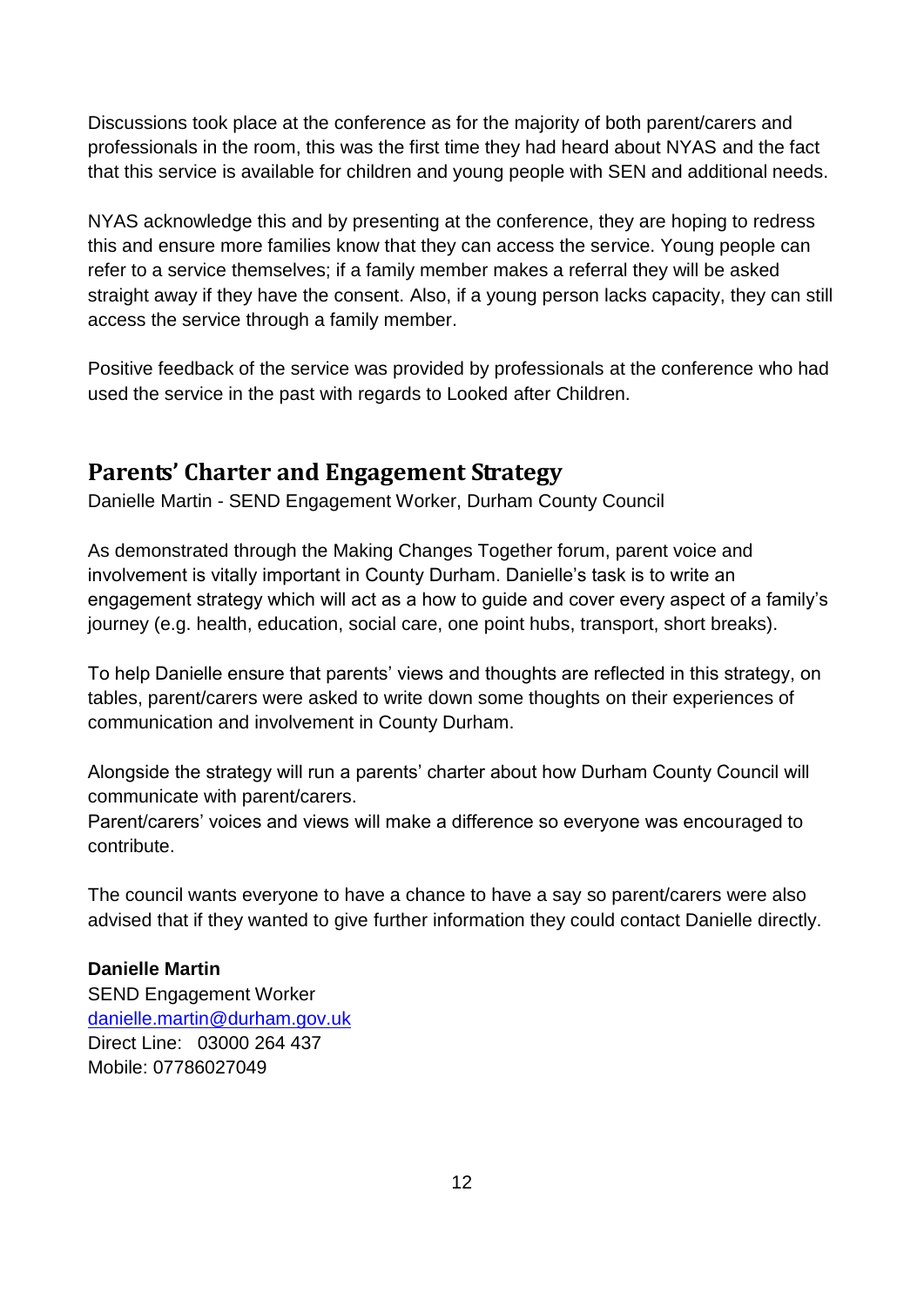## <span id="page-12-0"></span>**North East Autism Society Services and Early Years Support**

Kerrie Highcock, Family Development Manager

Many parent/carers may be familiar with some of the services NEAS provide but the aim of this presentation was to share information about all of the services available for families and children and young people.

#### **NEAS History**

- formed by parents in 1980
- no appropriate provision
- changed name in 2010 to reflect the wider geographical area
- now one of the main providers of autism specific services in the North East

NEAS now employs around 700 staff. They receive funding from Local Authorities but also rely on fundraising as a registered charity.

#### **Vision**

To be the number one provider of autism services within the North East, where individuals are inspired and supported to realise their maximum potential

Central services run from the NEAS head office based at Chester-Le-Street, County Durham.

## **Children's' Services**

#### **Education**

- Provides Education for ages 4 19
- Newton Aycliffe and Thornhill Park (Sunderland)

#### **Residential Services**

- Residential homes (4)
- Residential unit at centre for Autism
- Short break Service based at Centre for Autism

#### **Adult Services – Social and Vocational**

- New Warlands Farm (Durham)
- Workshops (Sunderland)
- Emsworth (Sunderland)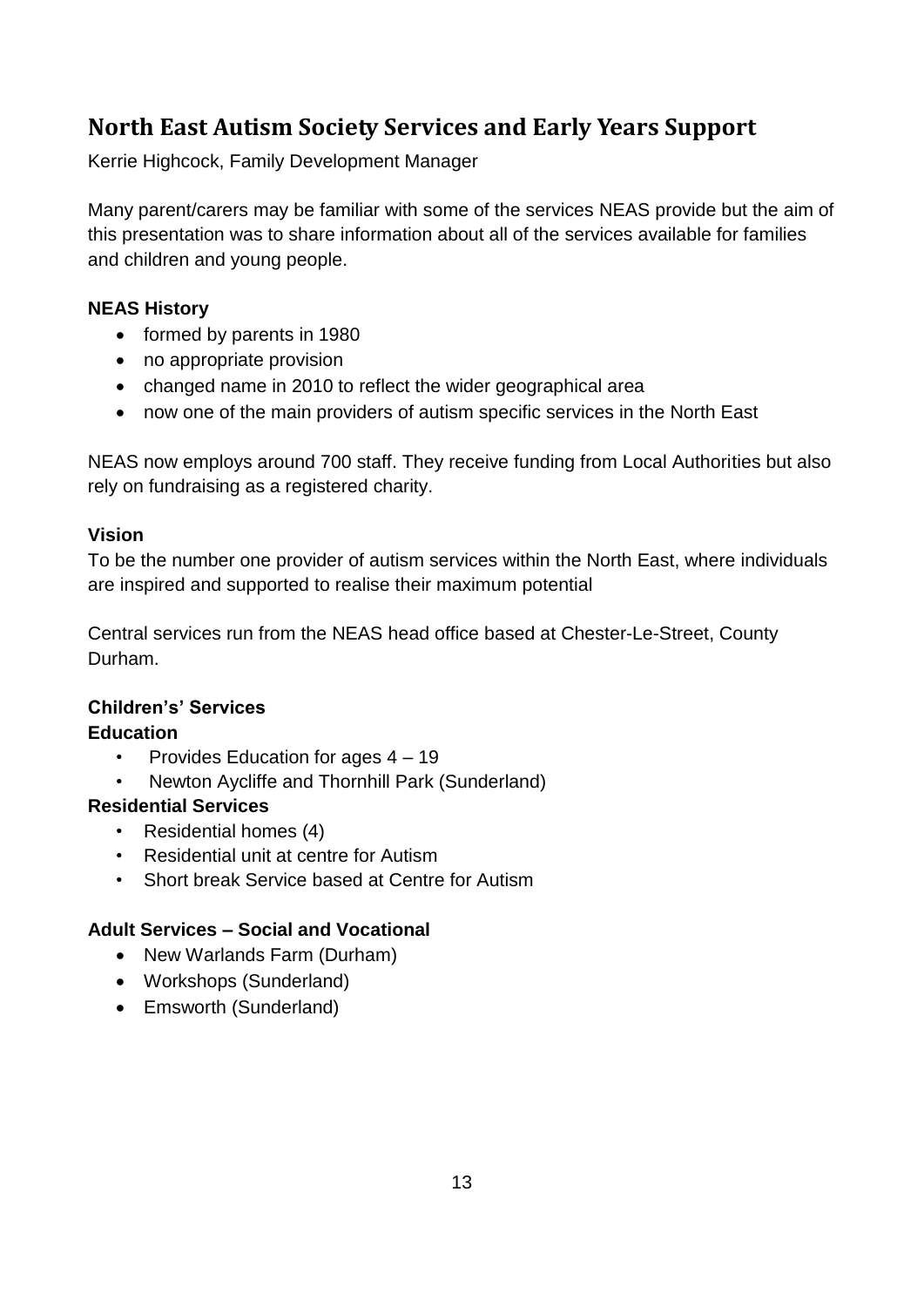Programmes consist of a range of vocational and social activities including:

- woodwork
- textiles
- IT
- horticulture
- leisure
- accessing the Community

#### **Adult Services – Educational**

Thornbeck College

- curriculum based
- accredited learning
- quality assured
- functional skills
- supported internships

#### **Adult Services**

#### Residential Care (15 homes)

NEAS offer a number of small, family style homes

Each house is home for between three and six residents and most are situated within Sunderland. They are currently building a 15<sup>th</sup> residential home at their site at Newton Aycliffe.

#### Supported Living (11)

NEAS have a number of supported living services to enable individuals to live in their own home rather than living in residential accommodation or living with their family. These span across the North East from Durham to Newcastle and include adult short breaks lodges at New Warlands Farm

#### **Offsite Curriculum**

For some children and young people, four walls learning is not going to work so NEAS take them out into the community and approach education differently to meet the needs of individuals who have complex needs.

#### **Family Support Services**

The aim is to provide support when families need it

- outreach support
- holiday clubs
- youth group (Sunderland)

This is a commissioned service usually through a social worker where a child or young person has had an assessment and then funded to access this service.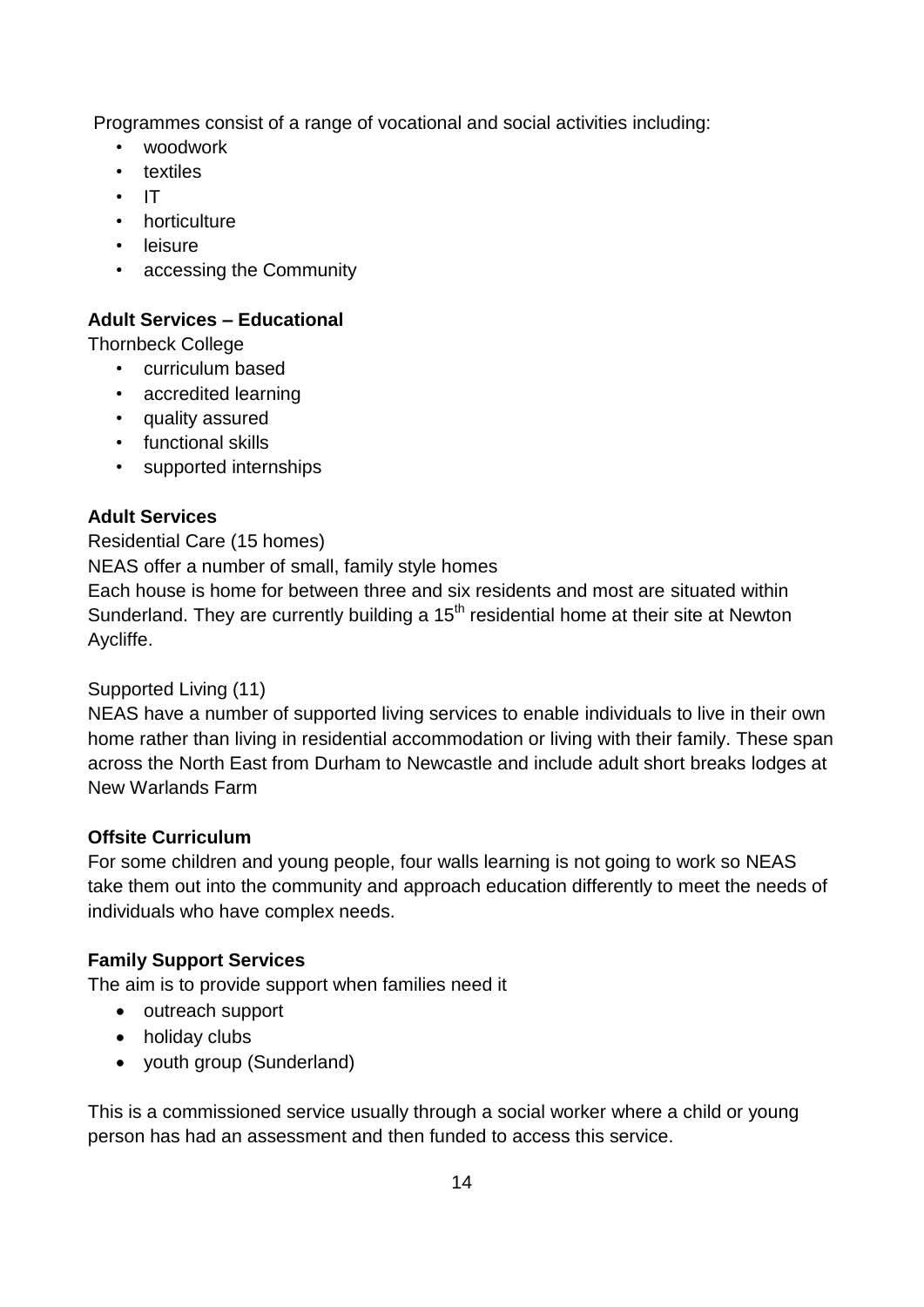Discussions at the conference took place from families who are unable to access a social worker so therefore would be unable to access these support services. Families were encouraged to go back through their child's school to ask for their needs to be reassessed and were advised to contact Durham SENDIASS for support if required.

#### **Family Development Services**

Aim: to Provide support to families living with autism across the breadth of the North East Services include:

- toddler Groups (Sunderland/Aycliffe/Stanley)
- family Support Groups (Gateshead)
- family Workshops (as and when)
- one-to-one support in the family home
- Enquiries
- North East Autism Society family networking group on Facebook
- Weekly question and answer sessions on Facebook live

Managed by Kerrie Highcock [\(kerrie.highcock@ne-as.org.uk\)](mailto:kerrie.highcock@ne-as.org.uk)

These services are free for families. Groups include play-based curriculums for the children and offer parents an opportunity to come together with others who have children with ASD. A new Family Support Group is being established in the Chester-Le-Street area.

Family workshops are dependent on funding so parents are encouraged to give their views on what is needed in their local area to help NEAS apply for funding so that these can be developed to meet local need.

#### **Employment Futures**

The Employment Futures programme exists to help remove barriers to meaningful employment for adults with autism and other disabilities. The service has been designed to support both the individual and the employer.

It comprises three elements:

- coaching
- assessment
- training

Only 15% of adults with ASD are in paid employment. This is unacceptable when there are so many individuals with amazing skills who are not being supported to find meaningful employment. This programme works with individuals to get them into paid and meaningful employment.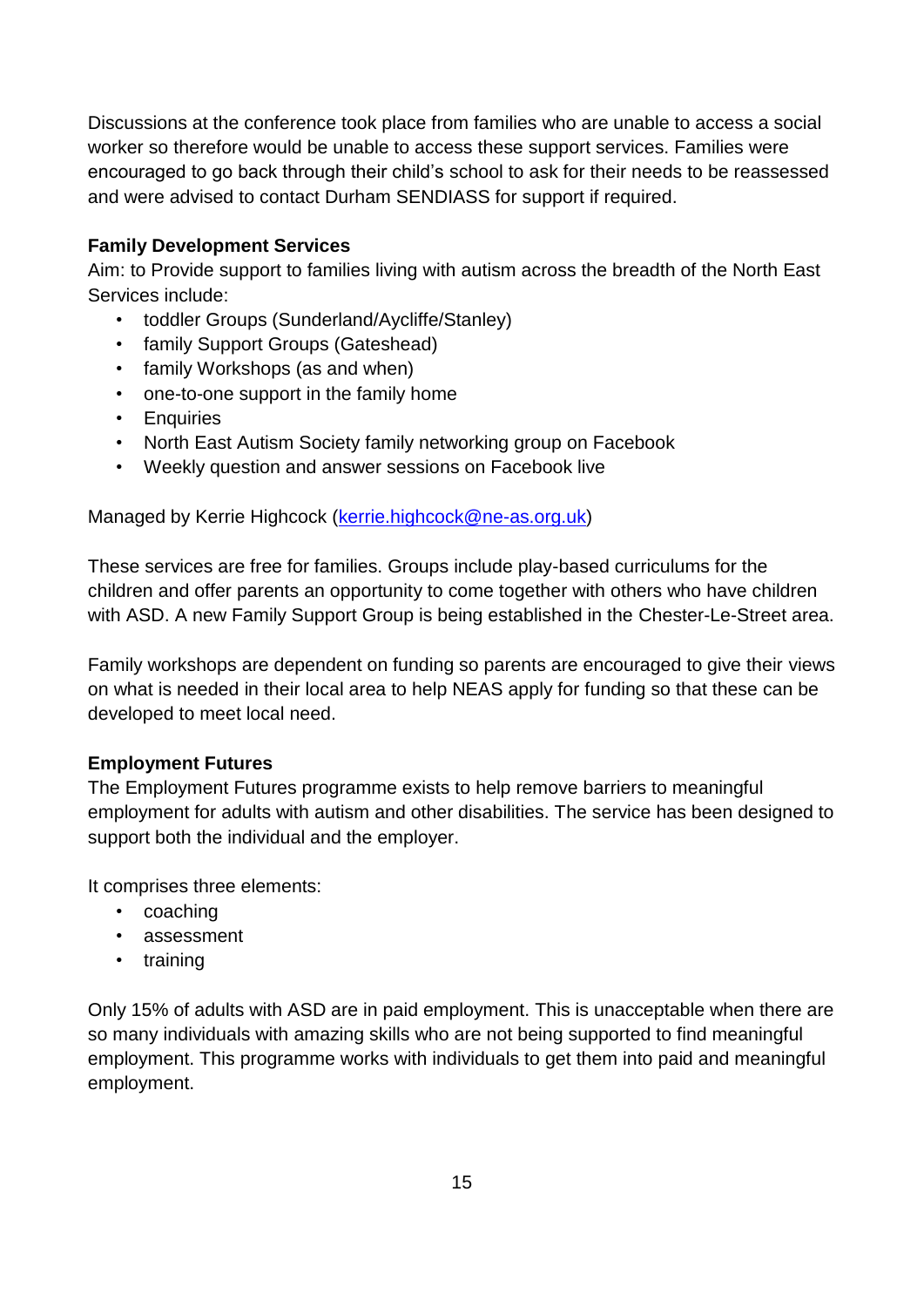#### **External Work**

Supporting the Autism friendly campaign and putting together a directory of places that are working towards being Autism friendly. This is about changing cultures, helping to dispel myths and making progress in changing services' views and attitudes.

Examples include

- Theatres putting on relaxed performances
- Job Centres offering training for workers to help with people with ASD going in for job interviews
- Prisons working with individuals who often have undiagnosed ASD
- GP surgeries making small changes e.g. in waiting areas

On tables, parents were asked to write down ideas of what NEAS services they would like to see in the areas they live in and identify gaps that could be filled.

All information gathered will help NEAS to develop future services across the County Durham area.

## <span id="page-15-0"></span>**Post 16 Transport**

Sheila Parmerley, Strategic Manager for School Places and Admissions, Durham County **Council** 

Part of Sheila's responsibility is assessing home to school transport; to ensure all young people are placed in the right place and to promote access and inclusion.

It is acknowledged that home to school transport is an area of concern nationally, not just in County Durham. Families have a constant worry about transport changes and whether their child or young person will get the transport they require to meet their needs.

The government now realise this and have agreed to a review of the home to school transport legislation (as this hasn't been undertaken for a number of years). Each Local Authority has a home to school transport policy and the Department of Education provides guidance on the development of these policies but everyone is aware of the difficulties and the impact these can have on families with disabled children.

All councils review their own policies, being mindful of updated guidance and ensuring that statutory requirements are fulfilled.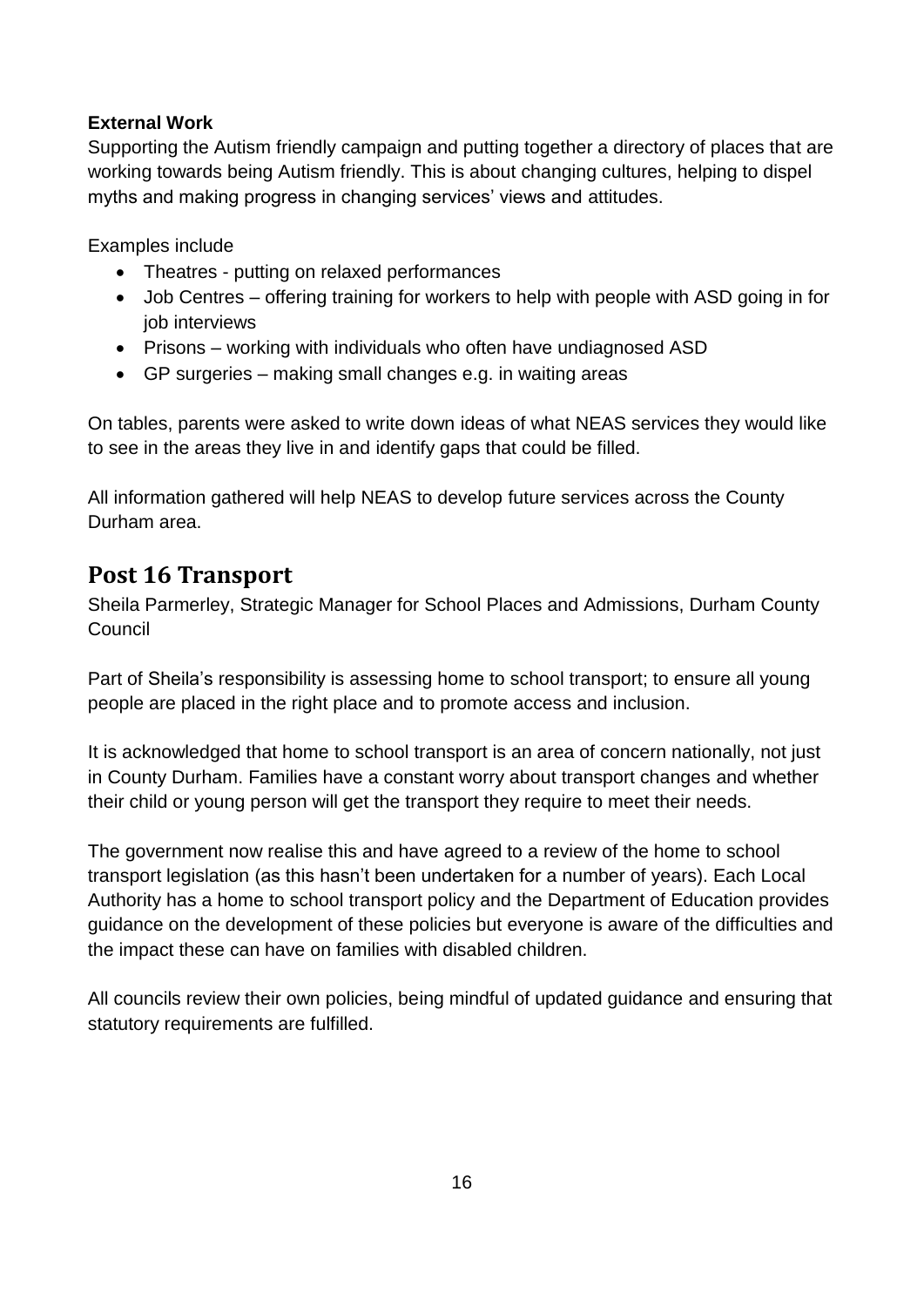#### **Challenges**

There are continual changes happening that have an impact on transport provision; e.g. SEND Reforms, Increasing in Participation, Equality Act. These area all good initiatives and it is understood that families feel home to school transport can be a stumbling block when thinking about the opportunities available to their child or young person.

The council does not want parents to be upset and angry about transport issues; they want to offer support to help your children thrive and develop and work together with families to look at solutions to issues faced, for example in accessing alternative funding (e.g. some bursaries for those aged 16-19 or Access to Work funding). Funding can come from different sources to provide a young person with the transport they need on a day to day basis.

In previous times, every family who had a child or young person who could not travel independently was given free transport. Since that time however, financial assessments have now been required and there is a balance between promoting access and equality alongside running a home to school transport policy.

The team at the council looks at each individual case as one blanket policy cannot be applied to every child or young person with SEND.

In traditional times, post 16 young people carried on at school or went to college however now there are changing learning patterns which can involve half days, work placements and different locations. Education provision needs to be tailored to meet the individual needs of a child or young person and transport has to meet these needs to.

Children with complex needs may take longer to reach their goals so they may attend education provision for a longer period of time than other students so the council needs to have discussions with families to see how long they will need transport to help them with their developments.

As education is provided in lots of different ways, it is important that transport issues are addressed in a very practical sense and for the local authority to work with each individual family to mutually get the right outcome for that individual child or young person.

Durham County Council must apply their transport policies to adapt and meet the changing needs. They are hoping that in future, families will feel these adaptations have worked for them in supporting their child or young person to thrive and develop.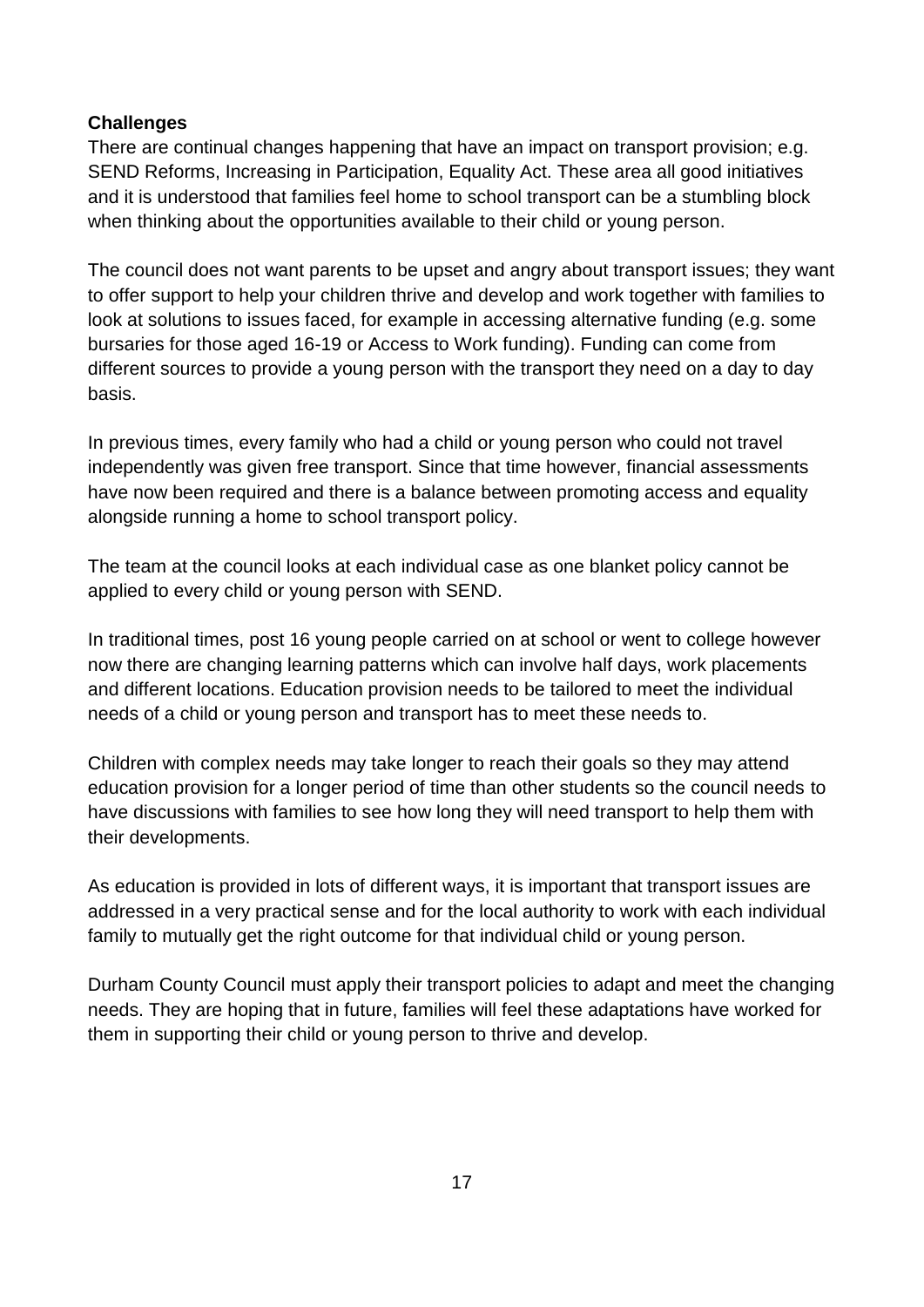#### **Developments**

A North East regional group has been established so teams from other Local Authority areas can share best practice and their ideas of what works in each area.

In Sunderland and Gateshead they ask families for £650 each year (if a child went to mainstream, this the amount they would have to pay). If families make this contribution then the council meets the extra costs for the SEN.

Because of County Durham's geographical area and diverse mix, this solution would not be possible but this could act as a suggestion of moving forward with how to achieve aims in this area.

The transport team at Durham County Council are also working with the Direct Payments team to look at how Personal Travel Budgets may help and provide solutions that are more cost effective. Some families might get support with mileage costs in these cases.

It is all about moving forward with looking at more suitable arrangements for individual families.

Durham are bit further behind with a really robust independent travel programme and this is something that is also being addressed and the council are looking at the many different models that exist across the country.

The council have just commissioned some organisations to work on a pilot Independent Travel scheme with a group of 10-12 students. A pilot is being undertaken so that lessons can be learnt moving forward to develop a service that is most helpful to children and young people across the county.

#### **Questions**

Q - What happens for those young people whose specialist post 16 provision is provided in a different local authority area?

A -Issues such as this are discussed at the regional group and local authorities talk to each other to meet needs

Q – Springboard (post 16 training provider across County Durham) works closely with DurhamWorks so includes lots of young people with SEN. They can currently offer travel between centres but because of reductions this offer may not always be available. Would the local authority be able to provide transport if a young person's training course was being held at a different centre?

A – Durham County council would want dialogue with families to find out what happens on a day to day basis so that they can come up with creative solutions to meet individual families' needs. Sometimes it is just some days that arrangements need to be put in place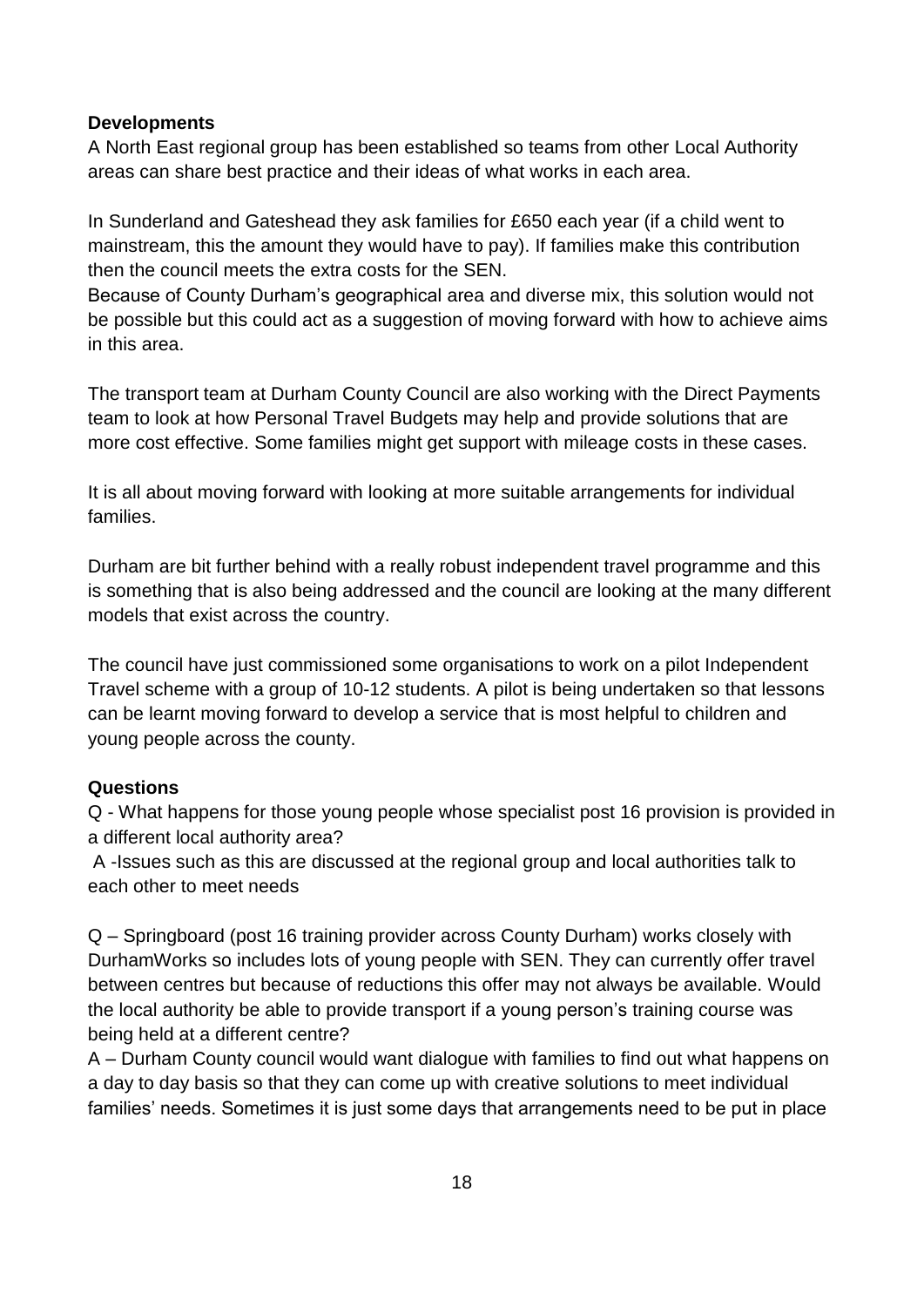Q – Do escorts and transport providers receive training and what do they receive? A – Yes training is provided and specific training is offered to meet the needs of individual children

#### **Comments**

For children who are in year 11 and know where they are going from September 2018, the policy says apply as soon as you know where your child is going and has a confirmed place, don't leave it late and come and talk to us early yet some parents have received information that they cannot apply yet and that it is too early to do so

A parent in attendance at the conference praised the service as said that transport had helped their daughter to get back into school after a long period out.

For children who have severe ASD; why is there no continuity from one academic year to the next. Sometimes families have not known until 5.00pm the previous evening which taxi firm and which escort will be coming to collect their child the next day. This causes severe stress on families and means they have no relaxation over the summer holidays because of the disruption this causes.

Constantly having different taxi companies and different escorts increases children and young people's anxiety. Parent/carers always tell their children "don't go with strangers" yet when they open the door on the first day of term, they are expected to send their children to school with someone they have not met before.

Parent/carers were encouraged to contact the transport department at Durham County Council and say that they need a visit from the transport provider during the summer to familiarise a child or young person with the service.

Training for drivers and escorts should include compassion and empathy.

Some parents advised that they had reported significant numbers of incidents to the transport department but nothing has previously been taken on board to address these issues.

Parents were therefore encouraged to write down their concerns and issues and these were sent through to Sheila following the conference.

The following is a summary of these questions and the responses: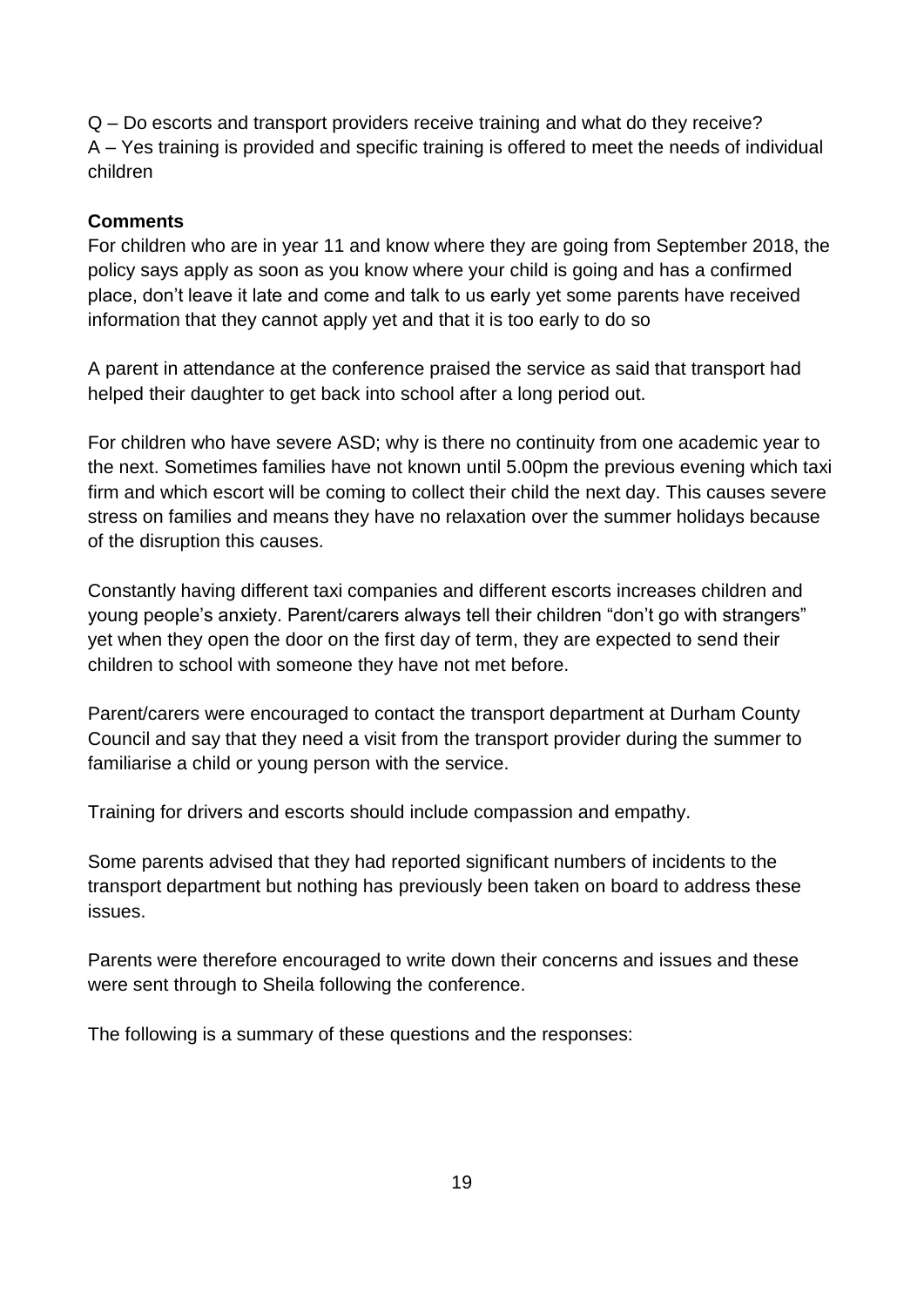*Issues that were raised and what has been done:*

**Concerns from a grandparent and other parents that they were informed very late about the school transport arrangements for their grandson/children and this causes anxiety over the 6 week summer holiday**. The council has spoken to the grandmother and sent her the information that she requires. The council explained that transport can only be arranged for Post 16 students once they have been offered a place at a school sixth form or college. The council will aim to inform parents much earlier about transport arrangements and will ask operators to make contact with the families as soon as possible to discuss arrangements.

**A pilot programme of Independent Travel Training (ITT) has been organised by the council. One parent asked when this will be rolled out to other children.** The council phoned the parent to explain that the pilot will run from February – August 2018. After that the council will use the outcomes of the pilot to hopefully move forward with a full programme of ITT across the council in 2019.

**One parent had experienced many problems on school transport as a result of her son's behaviour and had appealed**. The council had considered the case very carefully and has offered appropriate transport for the boy to travel to school. The council will continue to respond to any concerns that the parent has to see how best the issues raised can be resolved.

**One parent highlighted concerns about a particular operator that had transported her child to school**. This was followed up by the council and transport was changed. In addition, the council is still following up a further request from the family.

This was the first time a representative from the transport department was in attendance at one of the Making Changes Together conferences and illustrates how the council wants to work together with families to provide solutions to ensure that every child or young person gets the service they require to allow them to continue to access education and training post 16.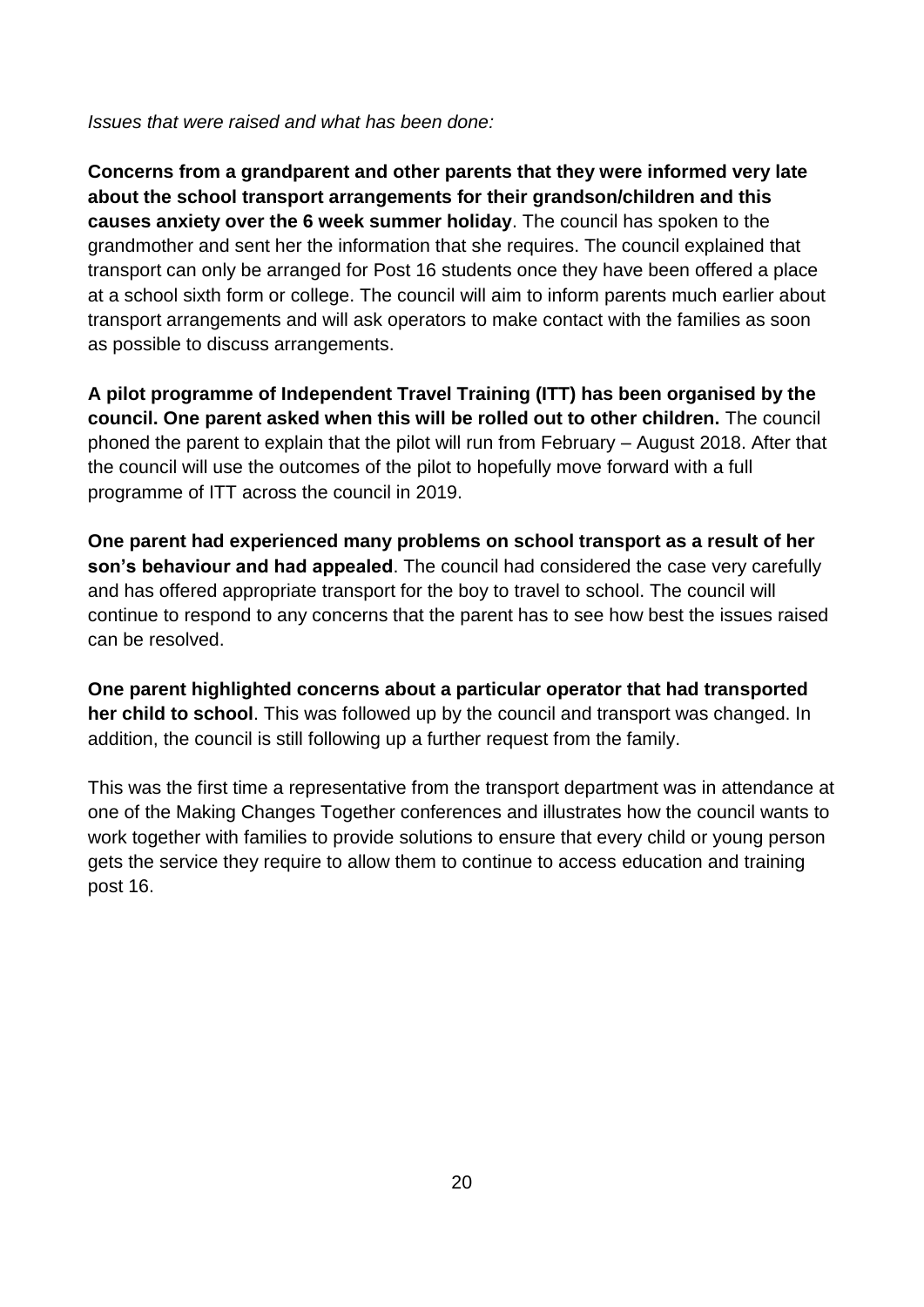## <span id="page-20-0"></span>**Investing in Children**

#### **eXtreme Group – Who are we**

Chris Affleck handed over to eXtreme group members Ethan, Jaide and Emma

- Hi we are Ethan, Jaide, and Emma and we are members of the eXtreme Group
- We are young people who all live in County Durham.
- We all have a disability and we are all individuals.
- We all have ideas about things that could make our lives better.
- We talk about things that are important to us and it's all linked to having a disability.

#### **Ethan and Jaide**

#### **What have we done?**

- We have reviewed the Local Offer and Youth Offer
- We ran Agenda Days™ for the Preparing for Adulthood agenda about further education and transitions
- Given feedback about the Short Breaks Service
- Supported the Autism Review
- Supported the High Needs Review
- Helped plan and deliver the 1st Young Peoples Future Event
- Developed the Children and Young People's SEND Promise for County Durham

#### **What are we doing now?**

#### **High Needs Review**

A person called Pat came from the National Development Team for Inclusion service came to one of the eXtreme group meetings. She wanted to know more about the SEND promise. She also wanted to know what we thought of education in our area.

#### **Children and Young People's SEND Promise for County Durham**

We got asked to do a charter for the Durham Area which all services within county Durham had to agree on. We asked people with SEND needs what they expect from services within County Durham. We did this by holding Agenda Days™ where young people can have their views without adults being there. We decided to call it a promise, not a charter.

The Promise has been agreed by the SEND Strategy & Accountability Group, the Children and Families Partnership and soon the Health and Wellbeing Board. Copies of the Promise were available in conference packs.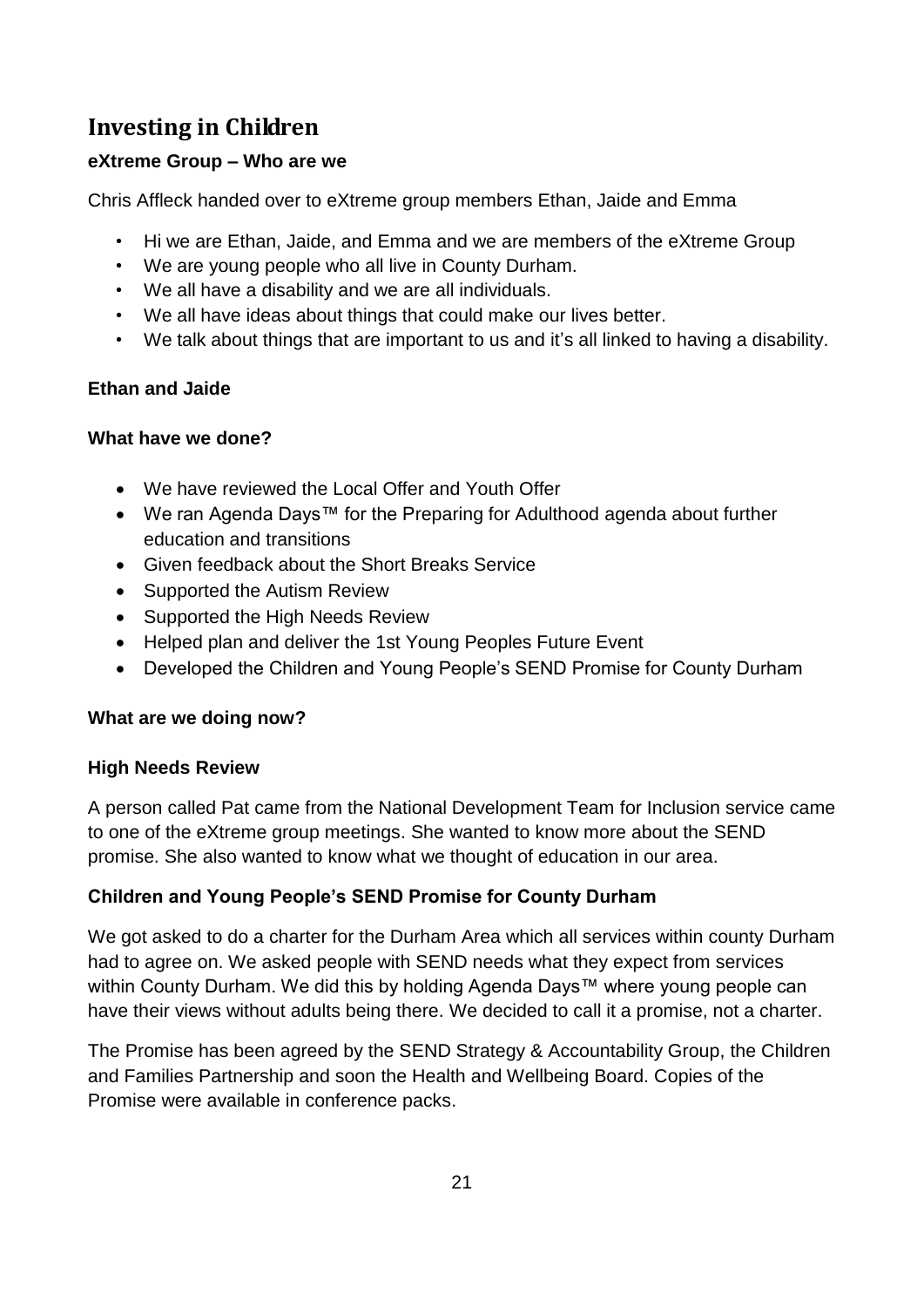#### **Young People's Future Event**

This event was held in May 2017 at New College Durham. People liked the fact that there was a quiet room to go to for people who have autism and CAMHS were available to chat to. County Durham Sports were there to offer a wide arrange sporting activities and the sports were offered at different times. We also loved the entertainment that was offered but people said that the event went on for too long. This meant that they were not able to enjoy it as much as we would have liked them to.

Next time we would like to invite Project Choices to talk about NHS internships this helps young people who are transitioning from college into a job is made easier.

I feel we need to invite NUS Extra because it gives discount on everyday brands and shops. To help children and young people who may be struggling financially.

The Girl Guide and scout association is close to my heart because they helped me through tough times. They are like my second home and I want other young people to benefit from this wonderful association. I also think there are not a lot of people with SEND needs who know about it and I want to change this.

#### **Emma**

- I am the newest member of the eXtreme Group
- I found out about the event from Cheesy Waffles
- The best thing about the first Young People's Future Event was getting lots of information
- I found out a lot and this is where I met SENDIASS and Investing in Children
- I joined the eXtreme Group because Chris Nash suggested it to me and it's been really good
- At the next event I hope to achieve a greater understanding of what my future might be
- I want Dark Matter café to come as they didn't turn up last time

To help the group plan the next event please can you ask any young people with SEND to complete their online survey or get in touch with Investing in Children. <https://www.surveymonkey.co.uk/r/95QVCDZ>

Young people thanked Chris as without him; the group wouldn't be in existence.

Website: [www.investinginchildren.net](http://www.investinginchildren.net/) Tel: 0191 3746113 Email: [info@investinginchildren.net](mailto:info@investinginchildren.net)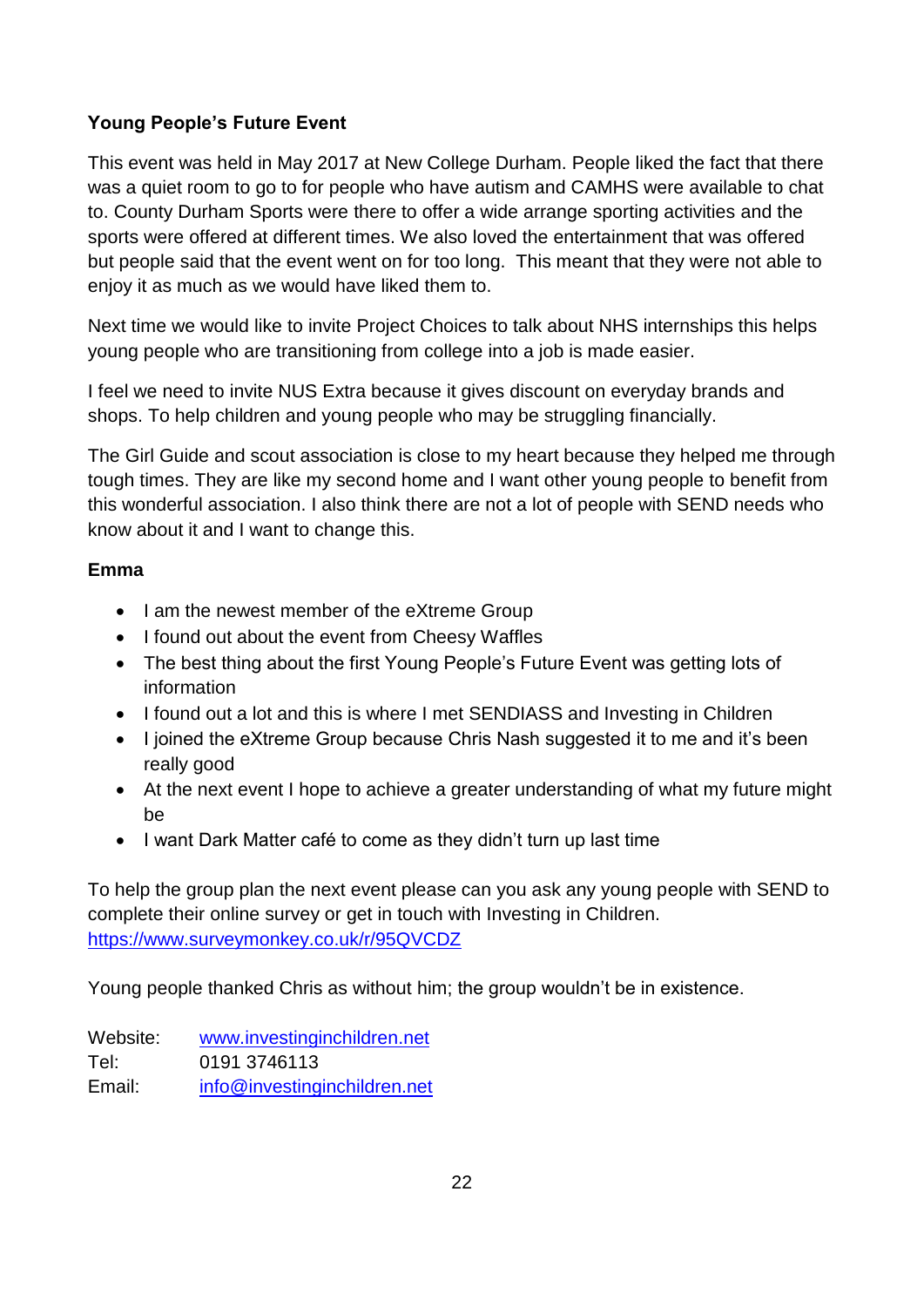## <span id="page-22-0"></span>**Short Breaks**

Mark Smith, Strategic Commissioning Manager for Durham County Council

There are potential changes on the horizon in County Durham with regards to the short breaks offer and these presentations are to raise awareness of these and to advise how parents can become more involved.

Examples and benefits of Short Breaks for parent/carers were highlighted by parents at the conference:

*"My son has made friends, enjoyed activities and is choosing which short break activities he wants to go to which is a real positive difference"*

*"Without short breaks, my son's social skills would go down, the give us time with our other children. My son is now 15 and sees us, his parents, as the enemy and he doesn't want to go out with us; with short breaks he is able to access the things other teenagers do and he is really enjoying it"*

A **SHORT BREAK** is something that a child/young person can access which provides 'parent/carers' with a break from their caring role.

A short break can range from a couple of hours taking part in a local activity with friends to holiday schemes or specialist over-night hospice care.

The type, length and cost of a short break can vary to meet the needs of each family. Legislation uses the term "disabled children" Durham County Council have to ensure parent/carers can access a short break but in doing so, the Council also wants to ensure the child or young person enjoys a positive activity. The offer balances both requirements.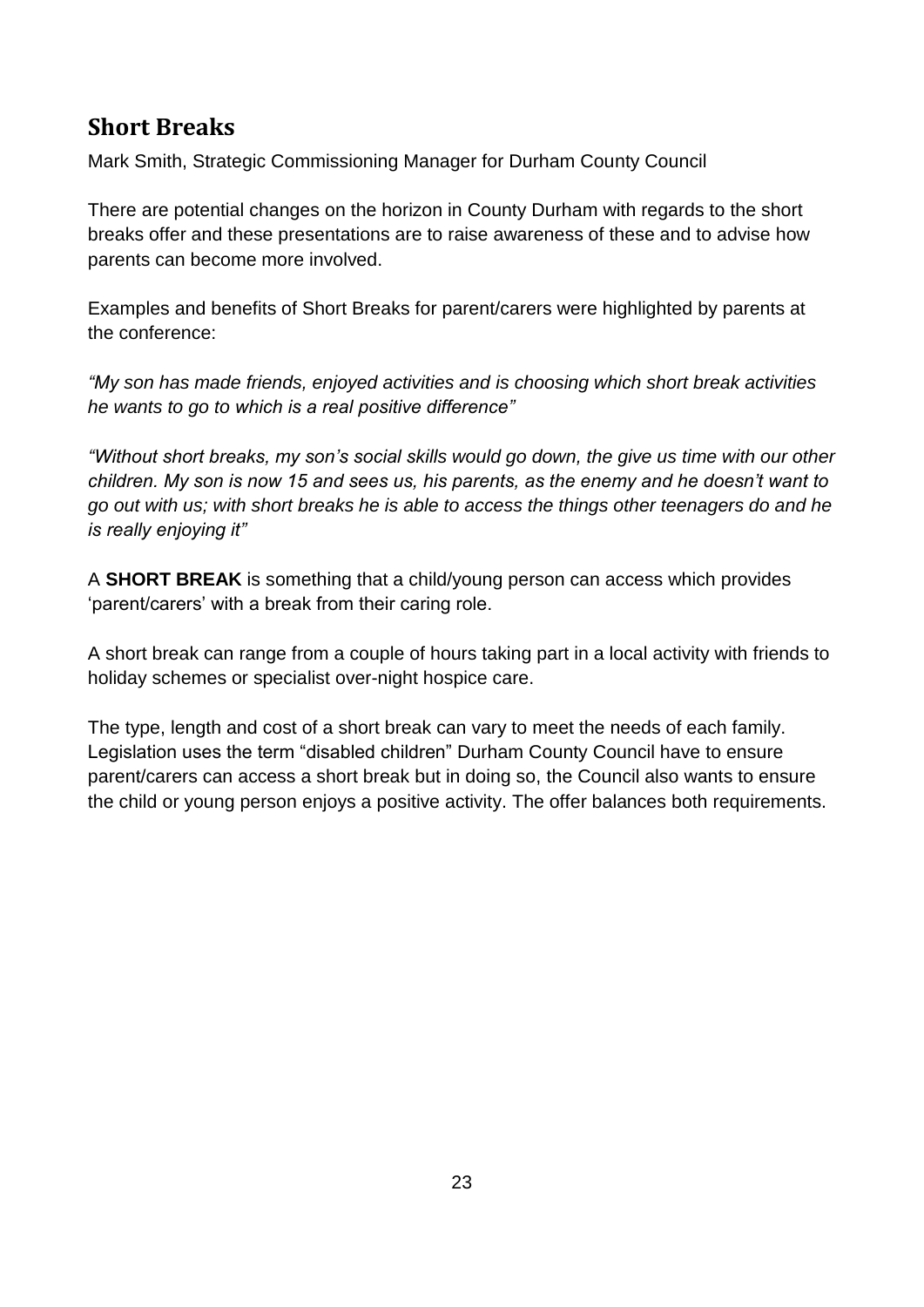#### **Short Break Opportunities**



The Local Authority is not involved in vetting or verifying these activities and access is arranged directly by parent/ carers.

#### **Commissioned Short Breaks**

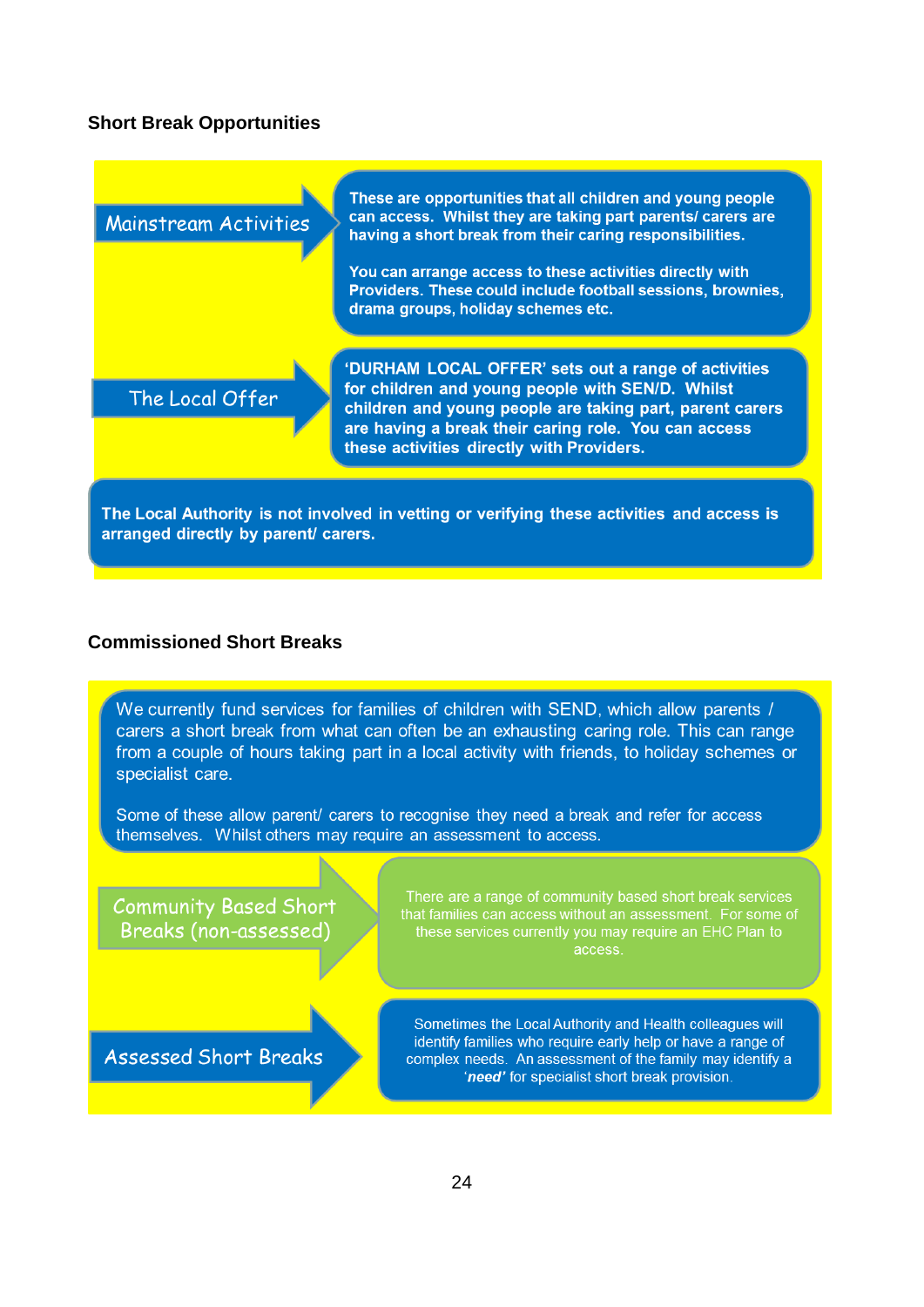Some parents won't have the confidence in a general provider to provide the support for their child. Durham County Council commissions a number of providers, funded with colleagues from Clinical Commissioning Groups, to ensure there is a good offer of breaks across County Durham in different geographical areas and to give a good spread of options to parents.

Some providers are better than others at meeting the needs of children and young people with disabilities

Durham's Local Offer includes information on short break services available to families across County Durham:

#### <http://www.countydurhamfamilies.info/kb5/durham/fsd/localoffer.page?localofferchannel=0>

Some children have particular complex needs and need support across all aspects of their lives so to provide families with a short break – without any compromise to their safety, health and wellbeing – takes a lot of work and is very expensive. These are assessed short breaks.

Assessed short breaks are for those parent/carers who are in receipt of children's services (based on the complexity of the child's needs sometimes due to life limiting conditions, which takes a lot of assessment and understanding) to ensure their needs are being met. Some families really struggle to cope, for example a parent/carer might fall ill so a short break service is vital to enable to them to manage, Durham County Council can offer support in these circumstances too.

Short breaks are always under review as the Council are always looking at new ways to respond to children and young people and family's needs and looking at improvements that can be made.

If you haven't got a social worker; there are short break providers in place where parents can self-refer so they do not need a referral from a social worker or an assessment of need.

#### **Future Short Break Services**

#### **Budget**

As part of Durham County Council's requirement to save £250 million by 2020, they propose to save £68,000 from the total £3 million short breaks budget. To achieve this saving, they propose to make changes to the community-based short breaks service.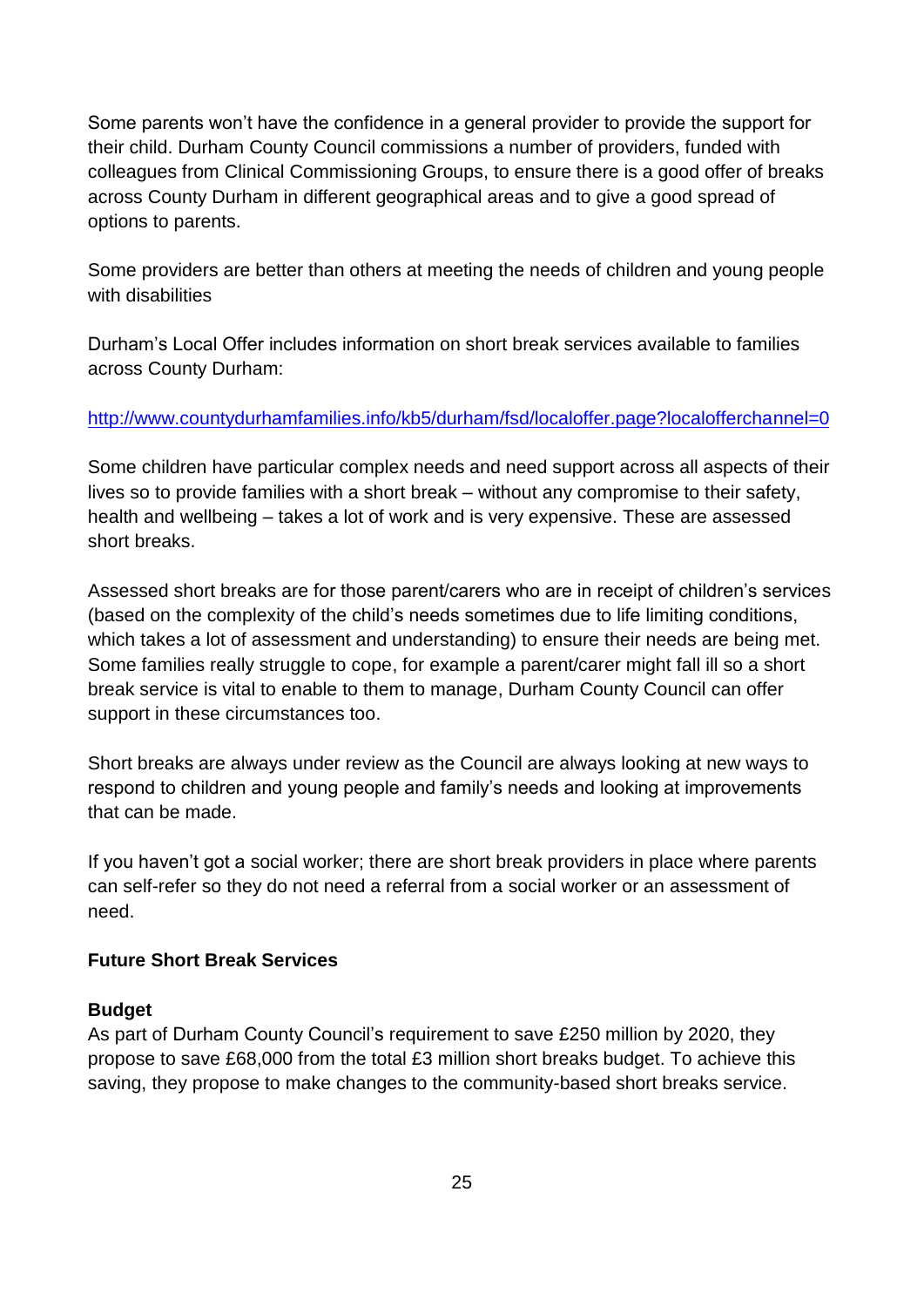#### **Access to services**

Currently, certain children automatically access community-based short breaks or can attend multiple events in their communities, to give their parent/carer a break. However, there are children who can't automatically access these services, or attend sessions with other providers, which mean their parents/carers do not receive a break.

#### **What are we proposing?**

Durham County Council are looking to offer a community-based short breaks service that is fairer by targeting those parents/carers who need a break most, while still delivering on the required savings target, and they want parent/carers to work with them to achieve this.

#### **Currently over 90% of the short breaks budget is used to offer breaks to those families who are assessed as having the most complex needs. This is a statutory requirement and will be unaffected by the proposed savings programme.**

Durham County Council are taking these proposals very seriously. It is important to acknowledge that since Aiming High, there has been a significant amount of money allocated to short breaks for families with disabled children. Previously, budgets have been provided for positive activities (e.g. special school's breakfast and after school clubs). Durham now needs to ask parents their views on the kind of services are most important to them

It is about how Durham uses the reduced money available to offer the best services to local families.

If the national picture changes then there may be further reductions but at this stage, no one knows what this could look like.

#### **Consultation**

The Making Changes Together steering group has worked alongside the Local Authority to ensure money is spent more wisely and given to providers who provide the best possible short break services across County Durham.

In order to achieve the saving, the council proposes to make changes to the service and it is hoped that these changes will be designed in the spirit of co-production, working with local families and service users.

#### **How will this be done?**

Durham County Council would like to re-design and re-shape these services together. Parents are invited to give feedback about when, where and how community-based short breaks are provided and the consultation is also reviewing the maximum hourly rate charged by some providers for short breaks.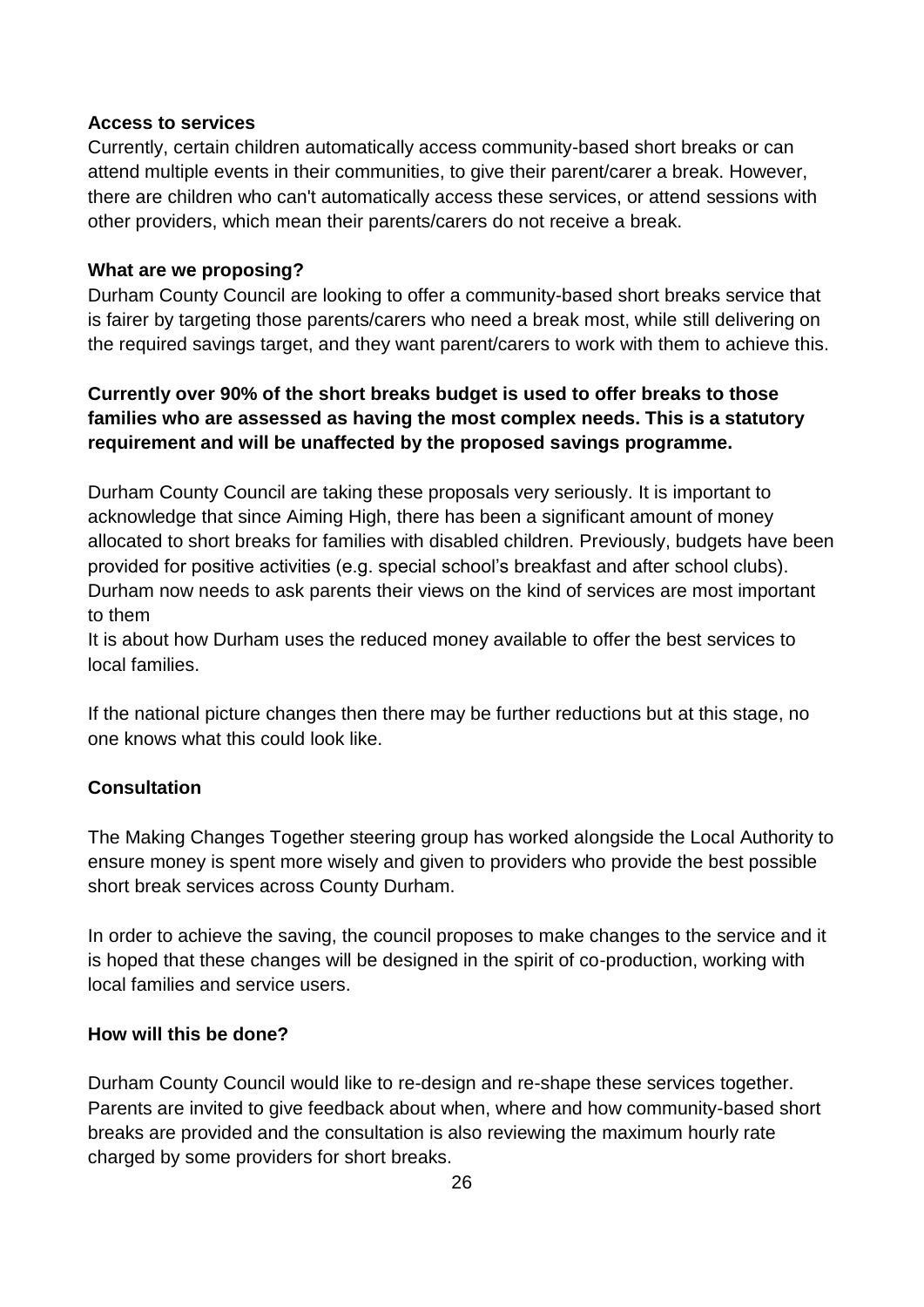#### **Please tell the Council…..**

- How much does it currently cost for short breaks?
- When would short breaks be beneficial for you?
- What types of activities would be best to meet your needs?
- What types of venues are best for you?
- Should there be short breaks for all the family?
- How should these community short breaks be prioritised?
- How much are you willing to pay? (Some providers currently ask for payments from parents others don't)

#### **Current Existing Short Break Services this affects**

- Durham Area Disability Leisure Group (DADLG)
- Integrating Children
- Sports Works
- MAIN
- Gateway North East

#### Special Schools

- Villa Real
- The Oaks
- Evergreen
- Trinity
- Walworth

#### **Next Steps**

Everyone in attendance was asked to take part in this consultation as these are your services.

You can complete the consultation online at:

[http://www.durham.gov.uk/article/17231/Consultation-on-short-breaks-for-parents-carers](http://www.durham.gov.uk/article/17231/Consultation-on-short-breaks-for-parents-carers-of-children-with-special-educational-needs-and-or-disabilities)[of-children-with-special-educational-needs-and-or-disabilities](http://www.durham.gov.uk/article/17231/Consultation-on-short-breaks-for-parents-carers-of-children-with-special-educational-needs-and-or-disabilities)

- Complete paper-based survey
- Consultation will close on 4<sup>th</sup> December 2017
- Notification of new service model January 2018
- Introduce new Short Break Offer April 2018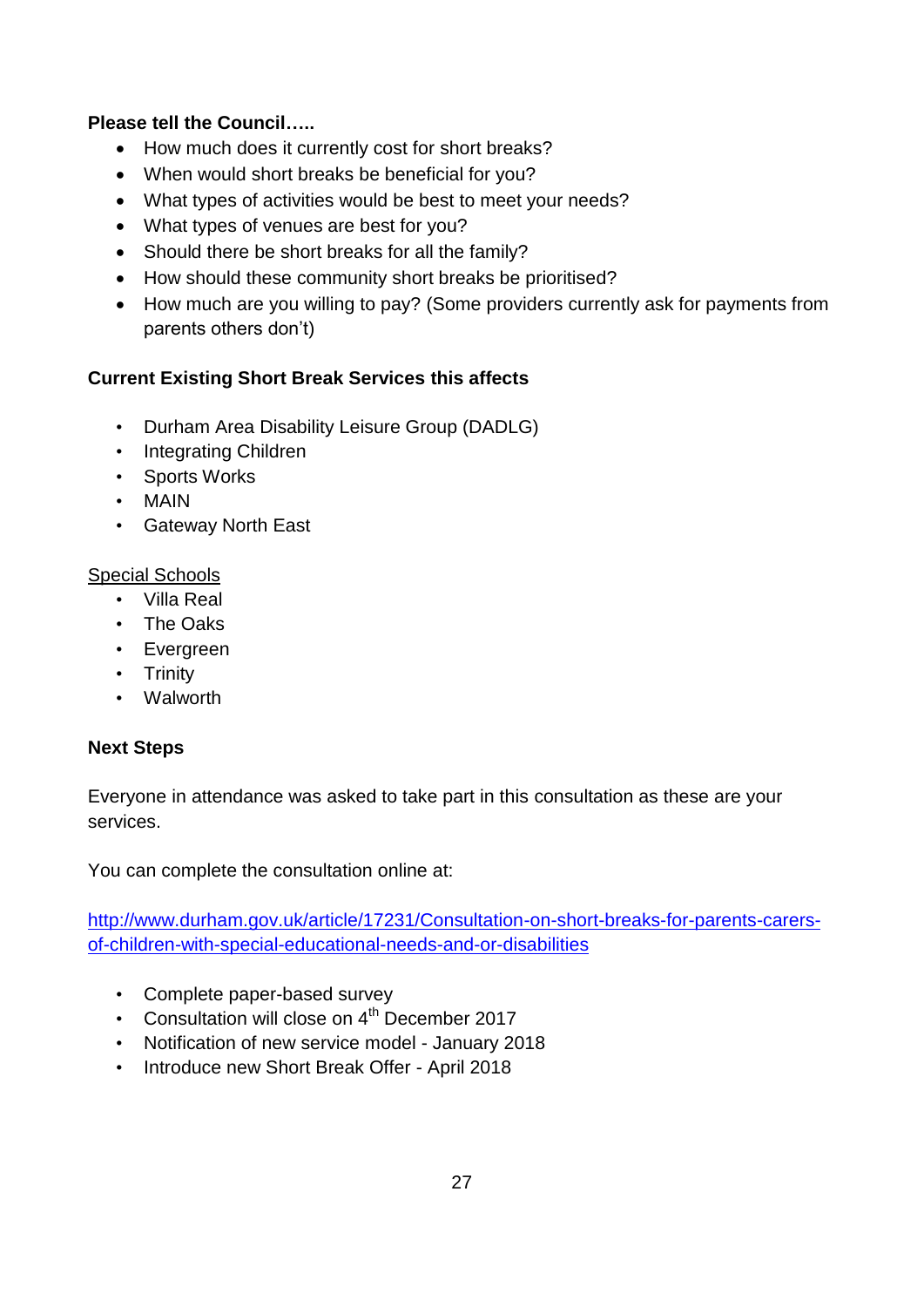Focus groups are being held with Lindsey Dunn from Durham County Council and parent/carers to get your views on this issue and on the future short breaks that should be in place in County Durham.

There is also a piece of work ongoing gathering children and young people's views about Short Breaks.

#### **Comments**

Is there scope within the budget to look at crossovers with Universal Services? For example where young people are given the right services they are not then complex needs – major concerns are that Durham's high cost spending will increase because short breaks are pulled and children and young people's needs are then not met from current short breaks.

Parents have said they would be willing to pay and contribute but some providers charge £7.00 an hour and not every parent can afford this amount for their children. Especially as within the special needs community there are a number of single parents or where only one parent can work because of caring responsibilities; this needs to be taken into account, the nature of children and young people with disabilities and the higher costs involved in bringing them up.

Communication is key.

School used to offer holiday clubs but they no longer run these and they have been put out to another provider in a different area so then you also get transport costs on top of paying for the actual activity for your child.

All parent views and consultation responses will be used in moving forward with the development of future Short Break services in County Durham.

## <span id="page-27-0"></span>**Annual Health Checks**

Evening - Kim Lowther, Children's Nurse working with CCGs as Quality and Development Manager and also Designated Clinical Officer for SEND Daytime – Alice Jamieson, RNLD Health Facilitation Nurse Learning Disability Adult Team

Annual Health Checks for people with a recognised Learning Disability over the age of 14

#### **What is it?**

- Set up in 2008/9 to monitor health needs under NHS Direct Enhanced Service
- Comprehensive health check offered by GP practices
- Offered to any person with a Learning Disability over the age of 14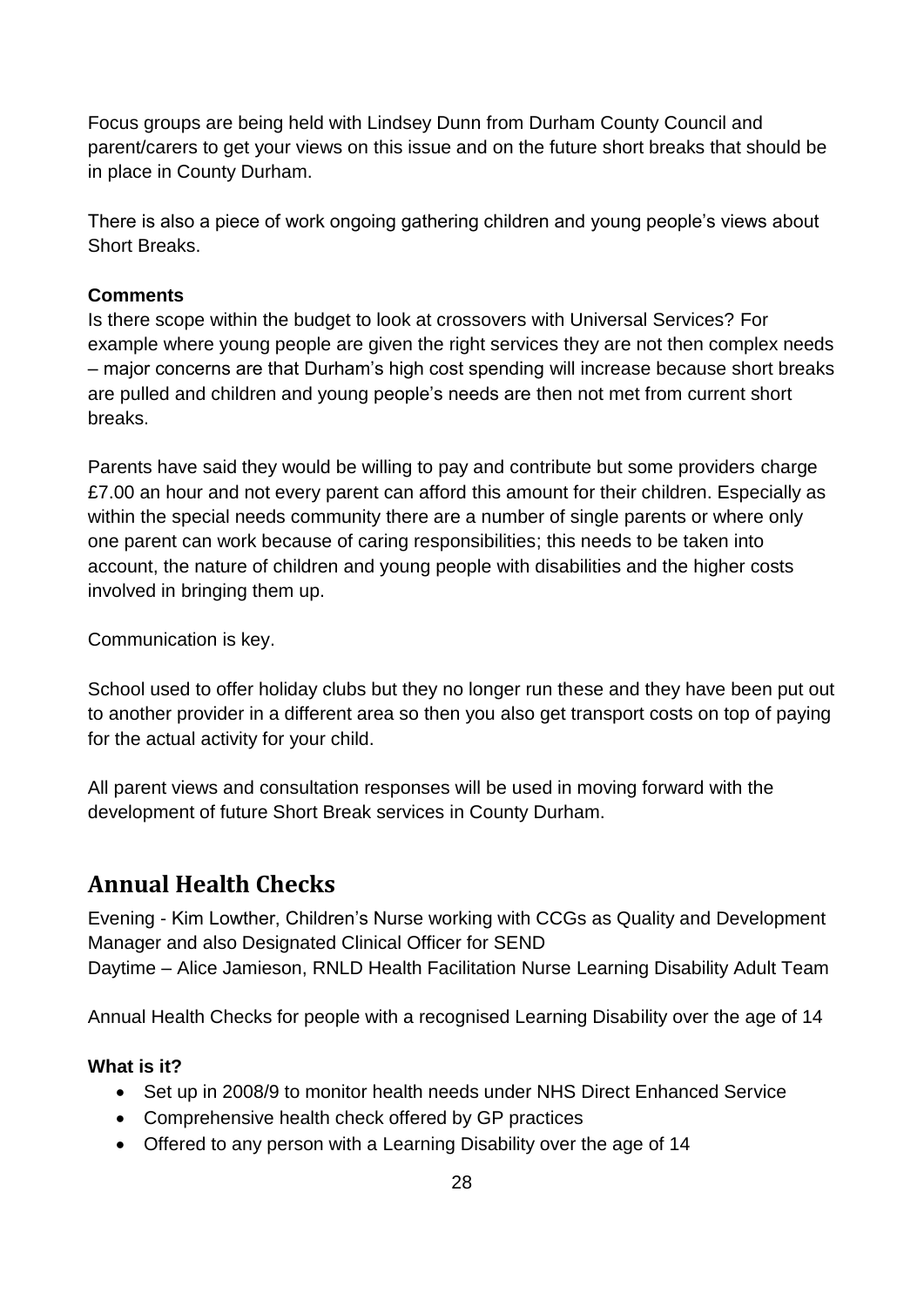As an opt-in service, 80% of GP practices are currently signed up to deliver these checks but only 44% of people with a Learning Disability are accessing them.

If parents' GPs says that they do not offer these checks, they are encouraged to ask where they are offered in their local area and raise this as a concern with their current GP.

#### **Why is it important?**

- Earlier detection of unmet, unrecognised and potentially treatable health needs.
- Improves the rate of secondary care referrals in a timely manner.
- Improves communication
- Ensures the right service and specialities are involved to meet the identified need

#### **How do you get an Annual Health Check?**

- Make sure you or the person you are supporting is on the Learning Disability Register
- If you are not on the register then the GP does not have this written on their system
- Being on the register means that the GP can make reasonable adjustments

If applicable, parents are encouraged to tell their GP that your child has a Learning Disability and ask them to add them to the Learning Disability Register which activates the annual health check invite.

#### **Reasonable Adjustments**

- These are things that the GP should try and do to make your health appointment go well
- It should be person centred and take into account what works for you
- You can ask for these adjustments when making your appointment

#### **What can be offered**

- Some GPs offer telephone reminders or text messages that you have an appointment
- Double appointment so this is not rushed and there is time to process information and ask questions
- Quieter time of the day when the surgery is not as busy
- Easy read information leaflets on the health needs you are talking about
- Pre-visits to the GP surgery before health appointment to meet the nurse/receptionist/familiarise with the environment
- Having someone support you in the appointment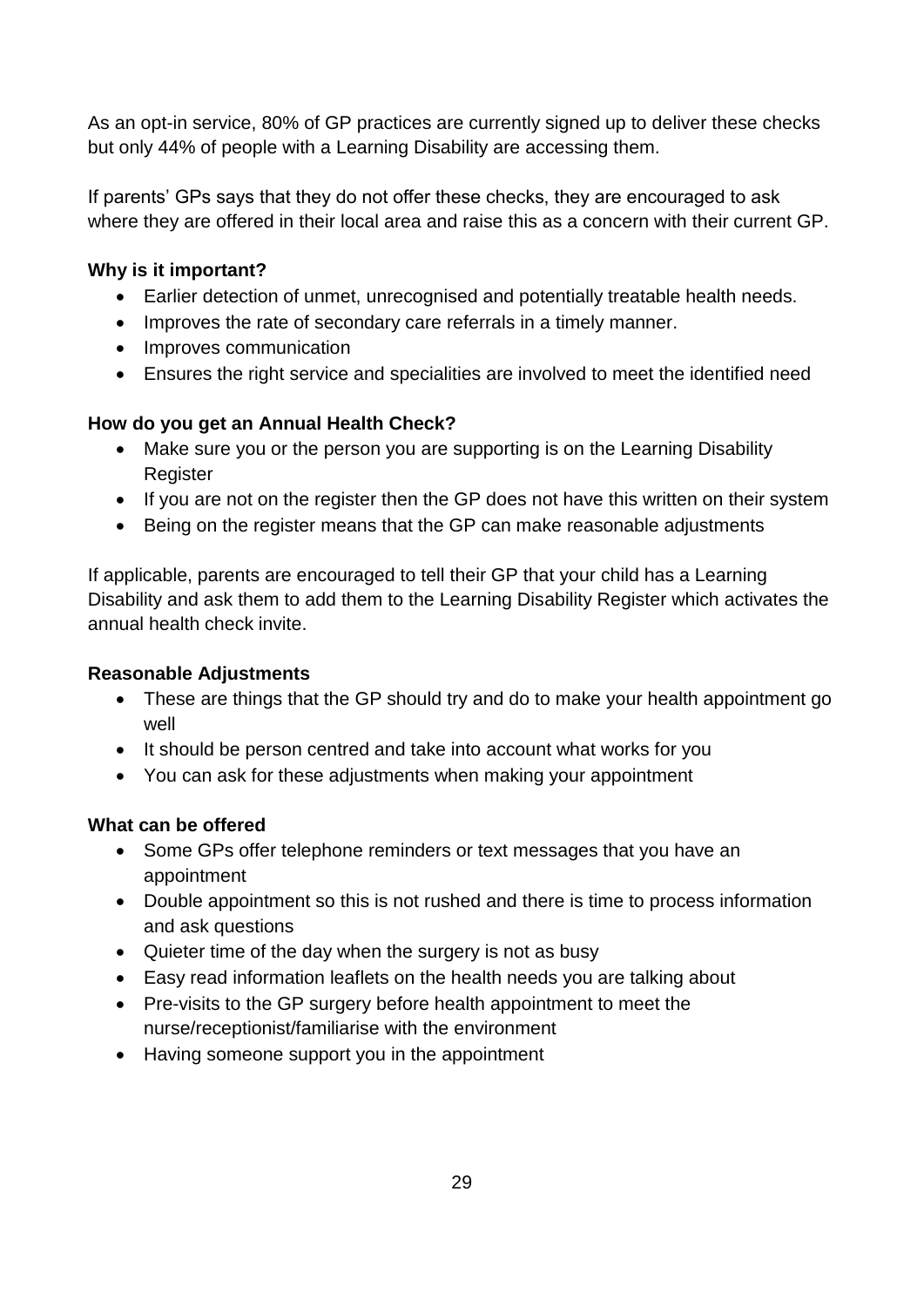#### **Summary Care Record with Additional Information**

- We all have a Summary Care Record. It is basic information that GPs can access so they care for you better
- You can now ask your GP to add extra information that will help them care for you better. This record can be seen by doctors caring for you if you went in to hospital
- Consent/best interest

This additional information flag can hold up to ten items. If the person does not have capacity to have additional information on their care record, this can be done in a best interest decision with the GP and parent/carer and recorded as such.

Examples of extra information can include

- Reason why someone is on a medication.( this will help with medication reviews, putting a context around it)
- Significant medical history(past and present)
- Information about the management of any long term conditions
- Ways you prefer to communicate
- End of Life care information
- Immunisations

#### **What you should expect from an Annual Health Check**

- There is standardised guidelines for all GPs offering health checks
- You should be invited for an Annual Health check via letter from your GP
- The appointment should be 30 minutes long
- The health check should be person centred and tailored to the individual
- Health Action Plan

#### **Support**

- Health Facilitation Teams working with individuals aged 18+
	- o County Durham Green Lane Council Offices, Green Lane, Spennymoor DL16 6JQ Tel: 03000269992
	- o Darlington, Hundens Lane, Darlington DL1 1DT Tel: 01325 522050

#### **Resources and Research**

Mencap Be Healthy, Be Happy, Don't Miss Out video <https://youtu.be/7gANZupyBHM>

Our stories <https://youtu.be/z8407Uzys3E>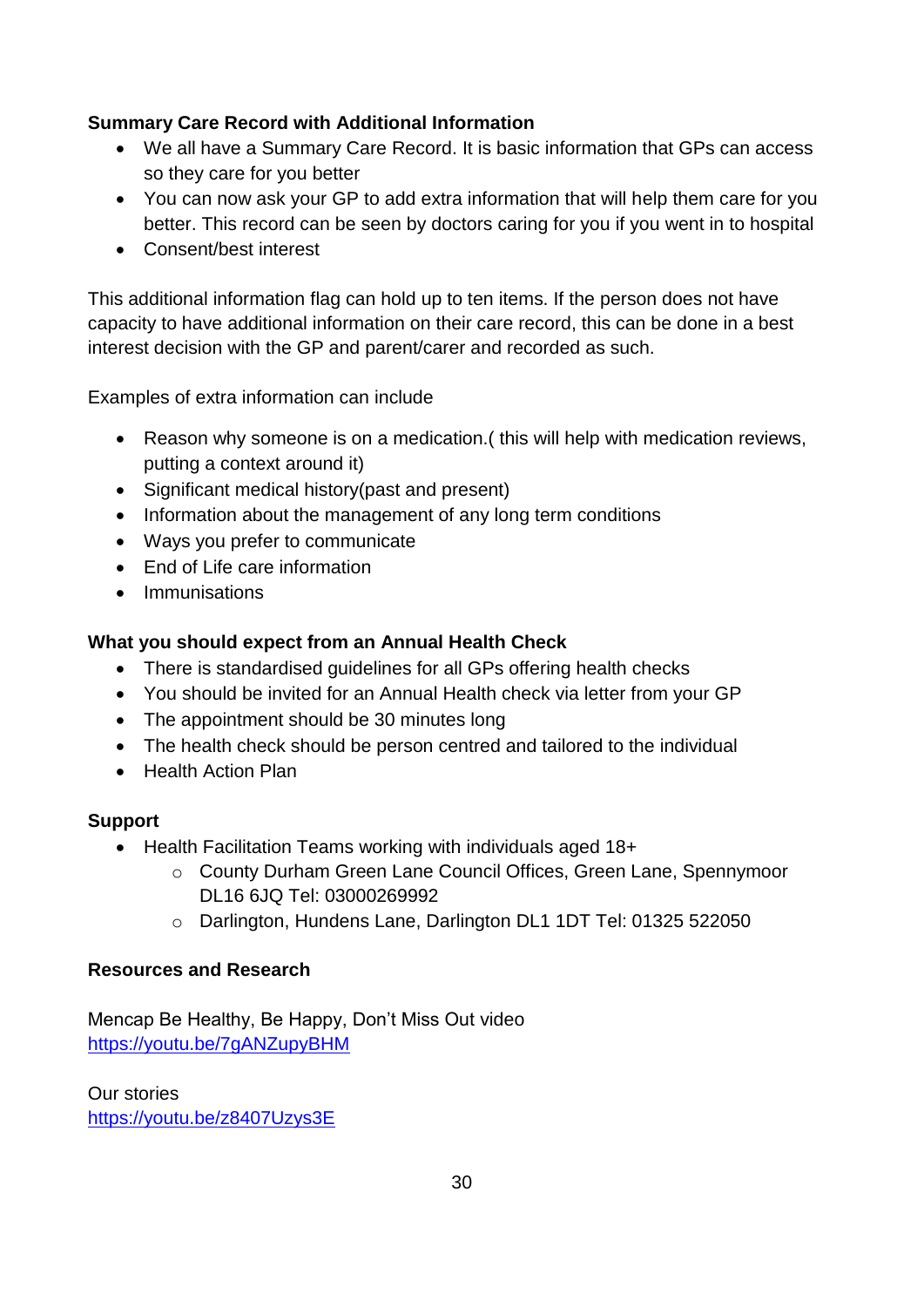Links for easy read resources <http://www.easyhealth.org.uk/>

App for Autism and info on autism; [http://www.easyhealth.org.uk/listing/autism-\(leaflets\)](http://www.easyhealth.org.uk/listing/autism-(leaflets))

'Health is everybody's responsibility' - a video made by the Misfits theatre company about going for an annual health check. <https://youtu.be/p4T9QrUchTU>

The views of carers of adults with Intellectual Disabilities on Annual Health Checks <https://www.basw.co.uk/resource/?id=6035>

'Being Disabled in Britain', a journey less equal [https://www.equalityhumanrights.com/en/publication-download/being-disabled-britain](https://www.equalityhumanrights.com/en/publication-download/being-disabled-britain-journey-less-equal)[journey-less-equal](https://www.equalityhumanrights.com/en/publication-download/being-disabled-britain-journey-less-equal)

The NDTI; Better health for people with learning disabilities [https://www.ndti.org.uk/uploads/files/RH\\_Health\\_Checks\\_Guide.pdf](https://www.ndti.org.uk/uploads/files/RH_Health_Checks_Guide.pdf)

#### **Questions and Comments**

Parents at the conference asked why those with Autistic Spectrum Disorders are excluded from these annual health checks.

Unfortunately, as they could not be included on the Learning Disability Register, they would not qualify for these but there are alternative services offered including similar health checks undertaken by some GPs and telephone apps that can be used when people are visiting their GP to make accessing these services easier.

Hospital passports are also available for any children, not just those with a Learning Disability. Blank copies of these were distributed at the conference. They are very helpful for families to complete and give to GPs and other healthcare professionals as they offer comprehensive information about a child or young person. Parents can ask professionals to scan them so their records are always available when their child accesses a health service.

Nationally Annual Health Checks are offered to those aged 14 and upwards but it is worth speaking to your GP about offering the same kind of checks to those who are under 14 too.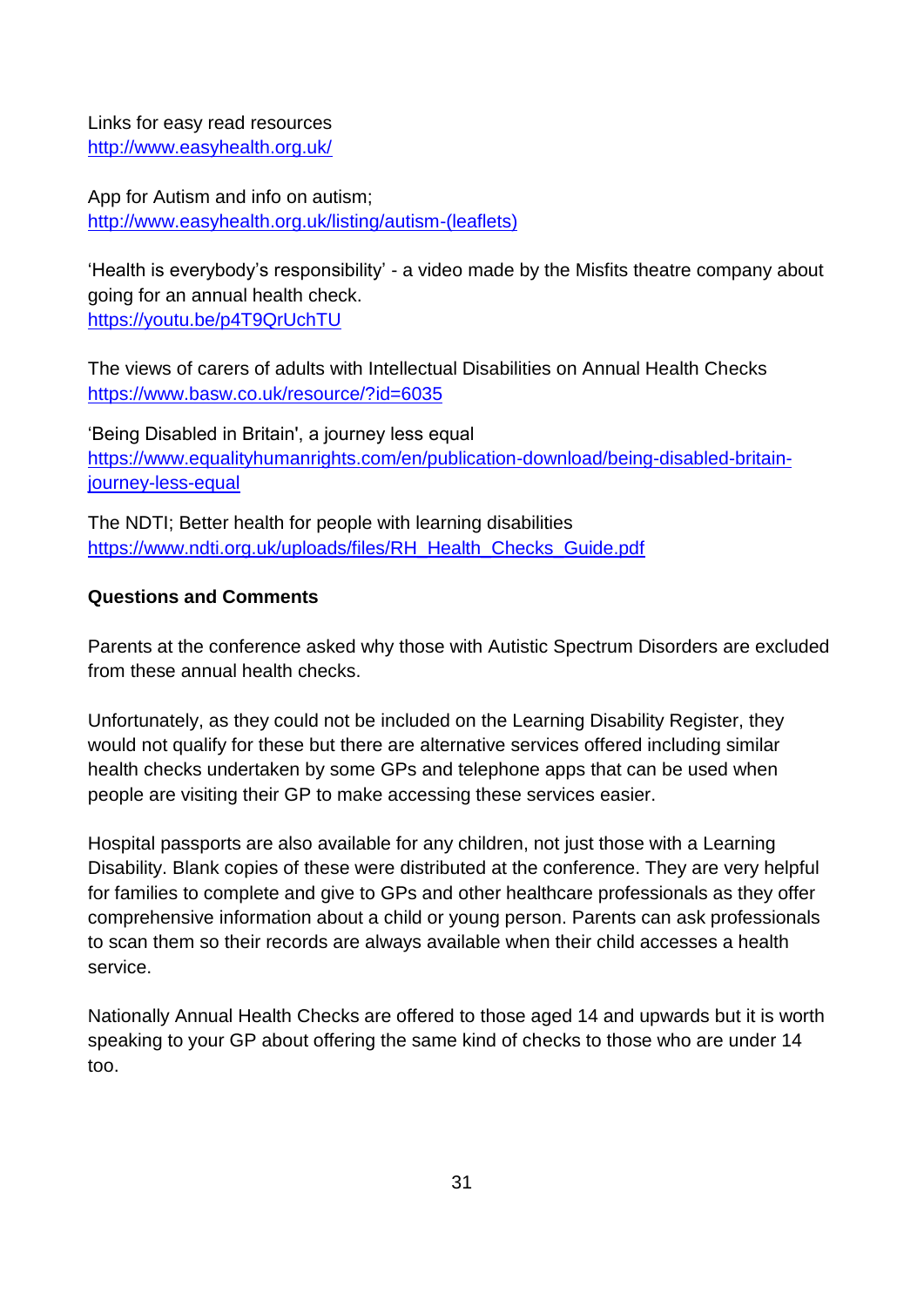## <span id="page-31-0"></span>**SEND Local Authority Update**

Kevin Burns - Education Development Partner SEND Support and Improvement, Durham County Council

#### **Local Area Highlights**

Work Force Development - Multi Agency Training an Introduction to SEND

- over 700 colleagues from Education, Health and Care agencies have attended an 'Introduction to SEND' training session since Spring 2017 delivered by DCC Education, SENDIASS and other partners
- Online Training 'SEND in County Durham' has been made freely available on the Local Offer. This training is mandatory for all Durham County Council Children's Services Staff – over 1500 people have now completed this training.

#### **High Needs Review**

- a young person with High Needs is considered as any Child/Young Person who requires additional resource beyond schools typical budget to help them to learn and progress
- National Development Team for Inclusion (NDTi) have been invited to become Durham's critical friend in reviewing High Needs Provision
- several lines of enquiry are underway including Local Offer gap analysis, school adaptation, parent and child choice and engagement

Surveys were available in conference packs and parents were asked to complete these to gather views on these issues.

#### **School Support and Challenge**

- all schools to be engaged in appreciative enquiry about the impact of their SEND provision
- revised Enhanced Mainstream Provision (EMP) quality assurance framework
- revised Special School quality assurance

#### **Next Steps**

- High Needs Review Publication published January 2018
- High Needs Review Action Plan published March 2018
- Autism Review Action Plan published Dec 2018
- Continuation of WorkForce Development Programme
- Development of Independent Transport Training offer
- Improving SEND provision at all levels throughout County Durham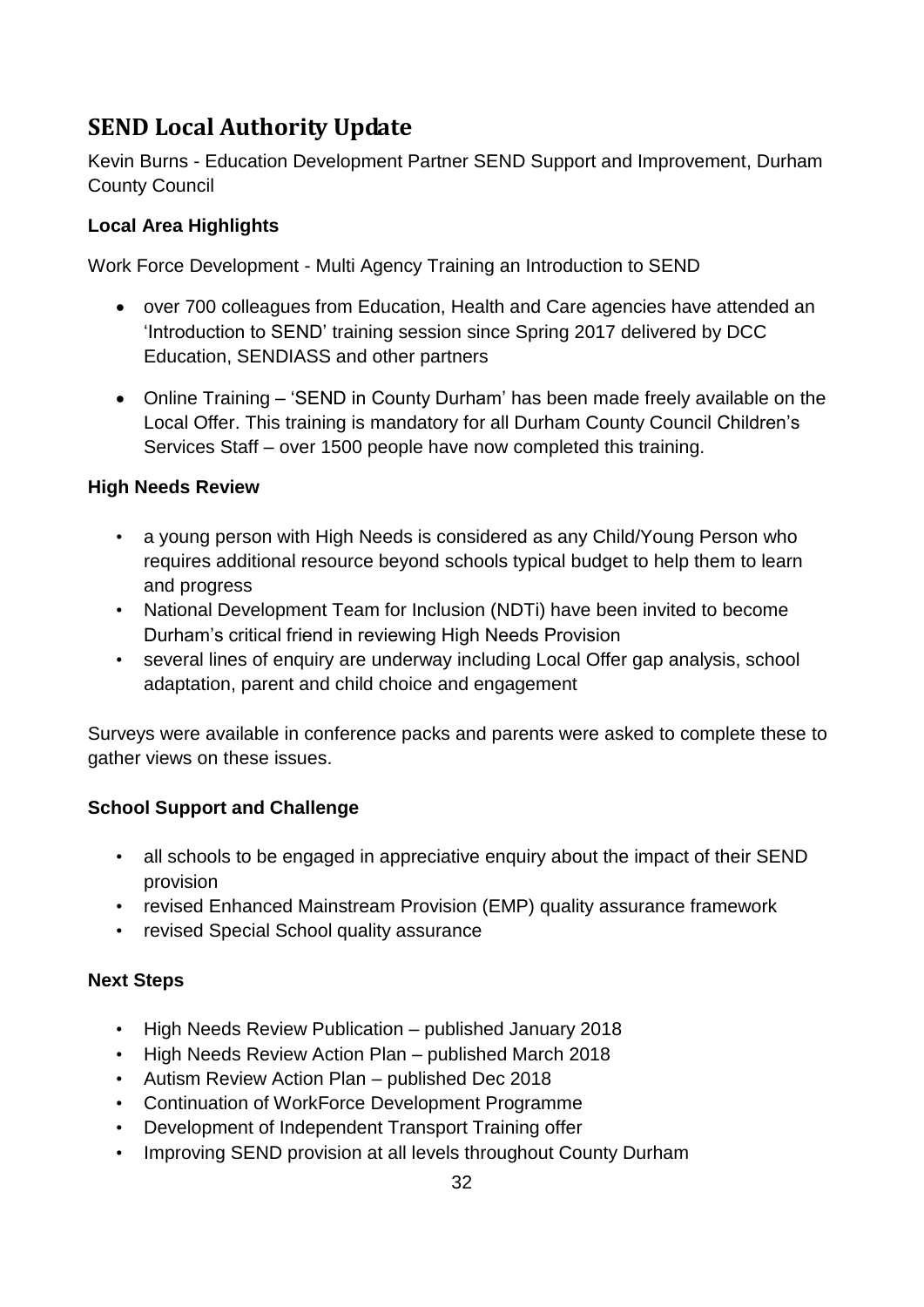How Durham County Council spends money has not yet been decided, these decisions will be made once the survey and consultation is over. An amount of £1.2-£1.4 million is available to be spent over 3 years but there are limits to what this can be spent on.

Parent views are vital as Durham County Council needs to hear where things are going right and where things are going wrong so everyone was encouraged to feed into this work.

## <span id="page-32-0"></span>**Pathways**

Paul Graydon – Countywide Pathways Manager

#### **Pathway Care Hubs**

Care and Support Pathways are specialist care hubs delivering lively and enriching therapeutic and multi-sensory activities.

They focus on opportunities for people, no matter how complex the support required. They are for young people aged 16+ and operate on a 5 day service 52 weeks a year.

Opportunities are bespoke around the individual working in a very person centred approach.

#### **Premises with County Durham**

- Durham Pathways
- Peterlee Pathways
- Stanley Pathways
- Newton Aycliffe Pathways
- Spennymoor Pathways

Durham and Peterlee are purpose built; Stanley, Newton Aycliffe and Spennymoor are based within local leisure centres.

They offer a wide range of activities and therapies including:

- Rebound therapy
- Hydrotherapy
- Posture care
- Positional changes
- Music therapy
- Magic carpet communication tools
- Visual, auditory and tactile stimulation
- Specially adapted sports and games
- Interactive music and drama events
- Preparing for adulthood, domestic skills and cookery sessions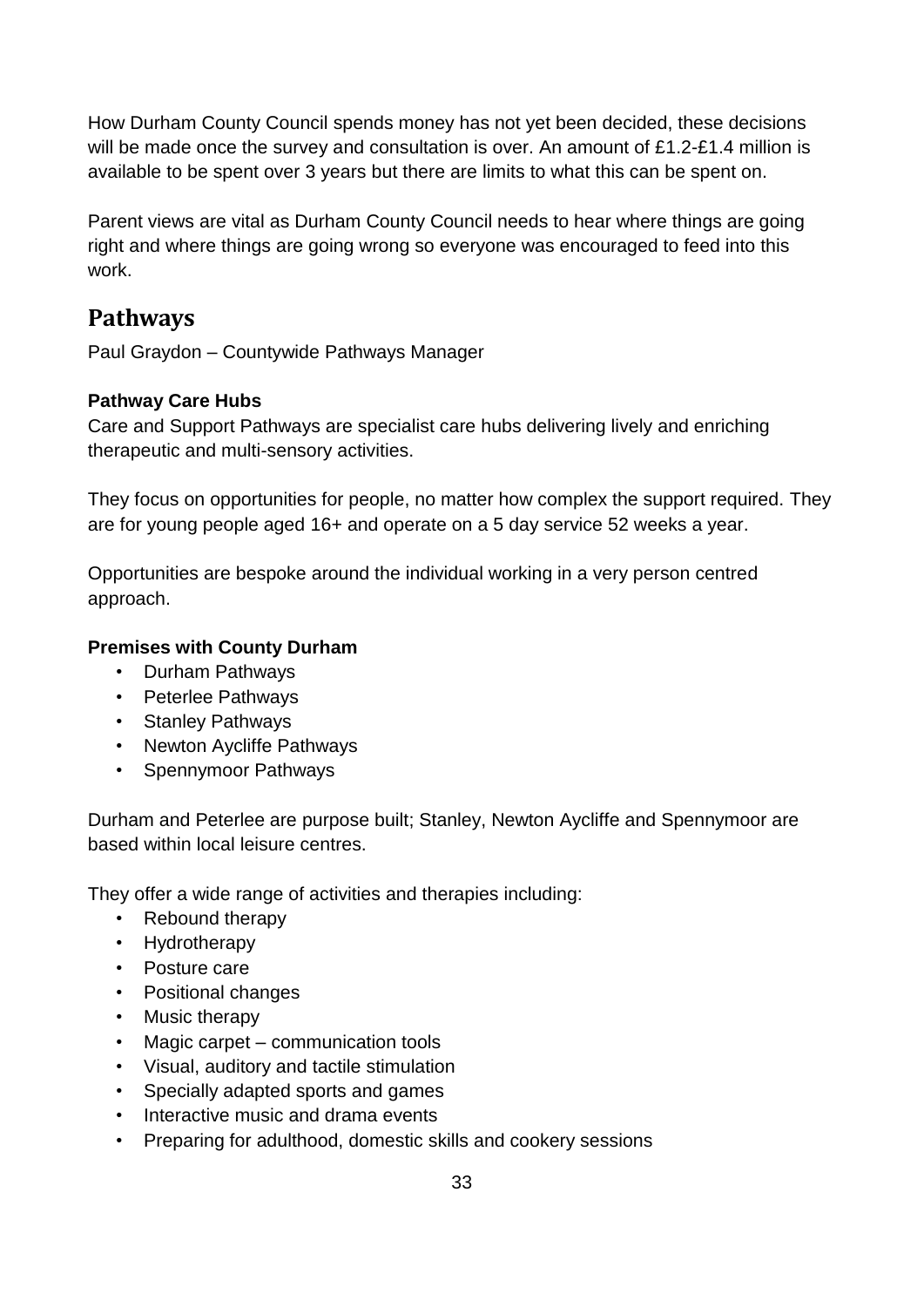#### **Pathways and Education**

They work with a number of community education providers to offer individuals who access these services the opportunity to continue in further education

Everyone has their own individual package of therapies and activities, so there is no typical day at a Pathways hub.

There is also specialist support by speech and language professionals, occupational therapists and physiotherapists through external agencies working alongside Pathways. This multi-agency approach with external agencies coming in on a weekly basis helps to maintain people's health and wellbeing.

#### **Communications**

Pathways use a number of social communication platforms to promote their services within County Durham.

They are keen to engage with parent/carers and hold regular forums for individuals to highlight what works well, to help identify gaps and improve things where they are not working so well. This is to ensure services are constantly developed and improved to meet local need.

Pathways have gone through significant changes but they are now focussed on being a person centred service that benefits County Durham. A recent proud moment has been with Durham County Council recommissioning the service. They are determined to make this a first class service for individuals. There are places available so if any parent/carers know of young people who could benefit, they are encourages to contact Pathways.

Pathways Durham Care Hub - **03000 264 850**

## <span id="page-33-0"></span>**Closing Remarks**

Marsha thanked everyone for attending and contributing to the conference.

All attendees were encouraged to complete their evaluation sheets to help improve future events.

A summary of evaluation comments is attached as Appendix One.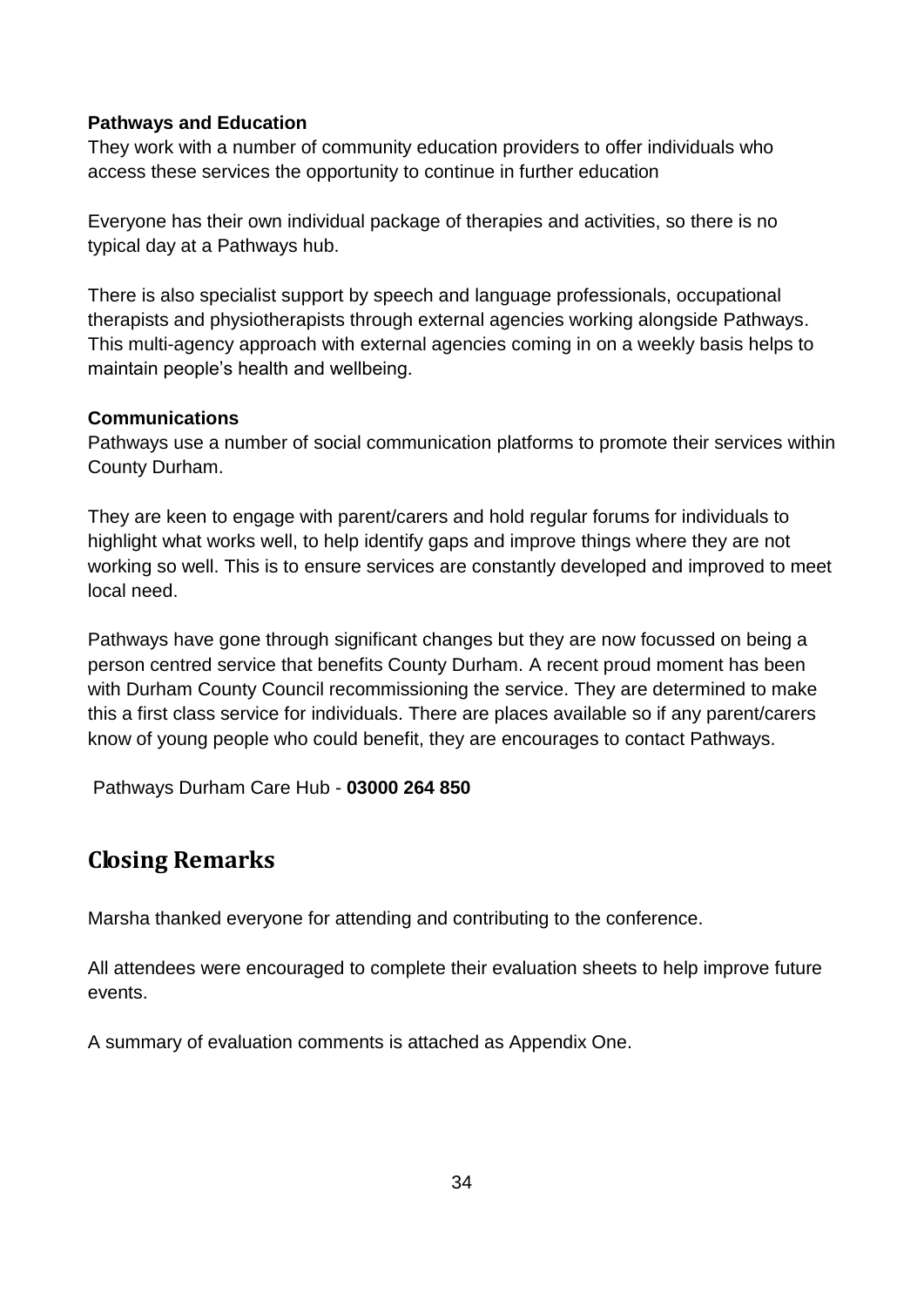## <span id="page-34-0"></span>**Appendix One – Summary of Evaluation Comments**

A summary of the evaluation comments received from attendees follows:

#### **Something I have learned from today**

• Most parent/carers said services they had found out about for the first time, all those who delivered presentations were mentioned but particularly the National Youth Advocacy Services that were available within County Durham

*"That there is a lot of good support out there but that it is sometimes tricky to track down"*

#### **Something I've felt/experienced today**

- Most parents were happy with how useful the conference had been in sharing information
- There was some frustration at not knowing about the existence of some of the services before the conference, particularly for those families who have faced struggles when they could have been helped by the involvement of these services in their lives
- A number of people focussed here on the eXtreme group and how amazing the young people were who presented at the conference

*"Always very informative with services and support available to us as parent/carers plus nice to talk to people going through the same issues"*

#### **Something I'll take away from today**

- The majority of parents mentioned the vast amount of information they had received during the conference and that they would be following up and contacting many of the services that had presented to find out more about accessing these
- Others said they would be taking the fact that there is support available away along with the positive experience of being together with others and offering each other mutual support
- Parents also appreciated having the opportunity to give their views and feed in to the number of consultations that are taking place

*"That my opinions have been asked for a lot today and that the professionals have taken them away with them"*